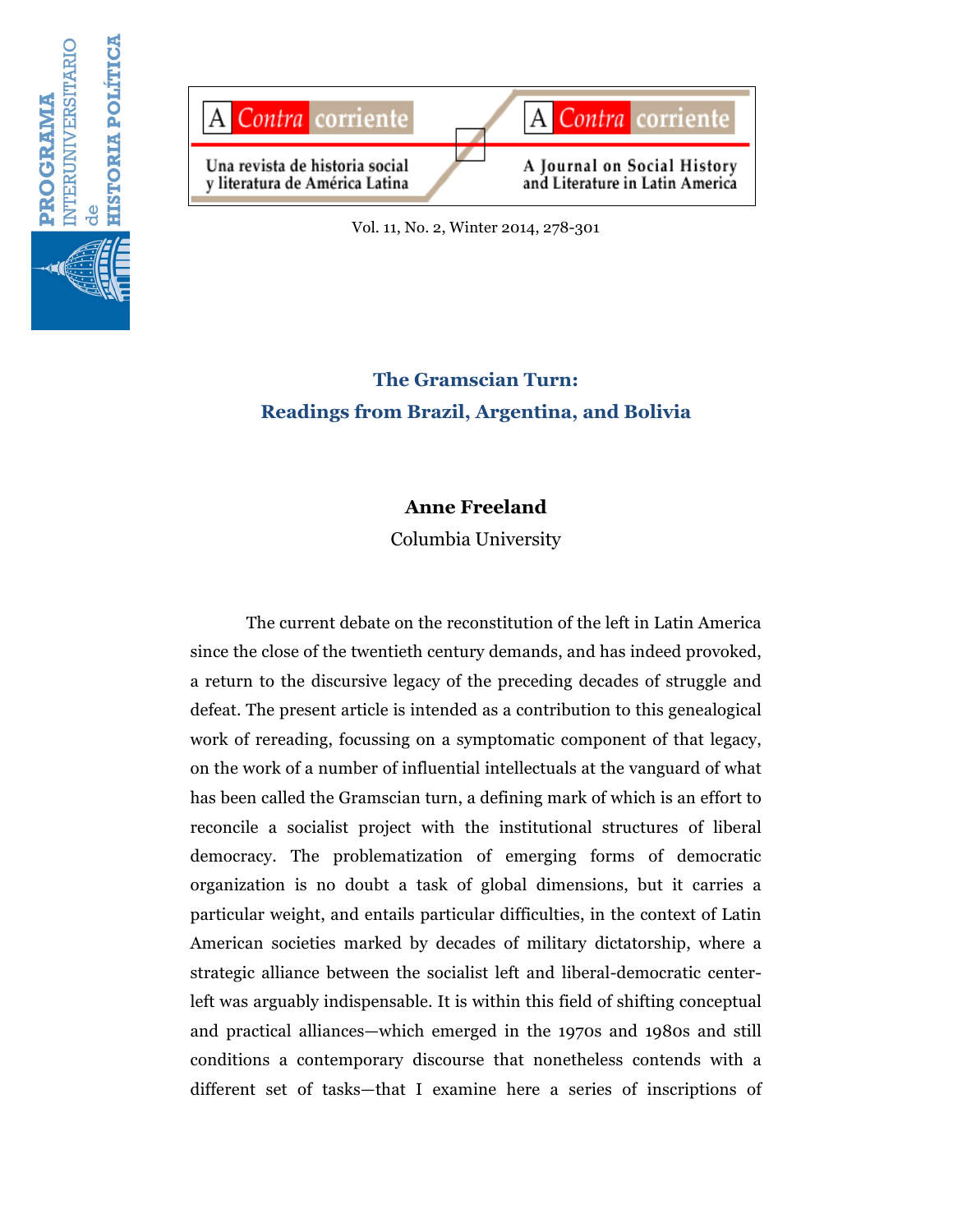Gramsci's thought. I read these texts from a position of cautious solidarity: I share their conviction of the need to retrieve a concept of democracy from the logic of liberalism, but am wary of the temptation to do this by locating a hypostatized subject of democracy within the existing order of social relations.

I start with a critique of Carlos Nelson Coutinho, who translated Gramsci into Portuguese in the 1960s and has played an important part in the dissemination and critical discussion of Gramsci's texts in Brazil; I turn then to Juan Carlos Portantiero, who wrote the first and probably still the most significant major book-length study of Gramsci's thought and its utility for Latin America (*Los usos de Gramsci,* 1971), and to José Aricó, who collaborated in the first Spanish translations of the prison notebooks and published the journal *Pasado y Presente* and eponymous book series, both with a strong Gramscian orientation. I conclude with a more detailed analysis of Bolivian sociologist and philosopher René Zavaleta Mercado's critical reading of Gramscian categories in relation to his thinking of democracy in his later work. I argue that in Coutinho, and in a more subtle way in Portantiero and Aricó, there is a tendency to deploy conceptual tools drawn from Gramsci's texts to posit in different ways an existing collective popular democratic subject with emancipatory potential, rather than articulating the necessity of constructing new forms of subjecthood. In his reterritorialization of Gramscian categories, Coutinho substantially alters the concepts of society and the state and, as a result, that of revolutionary practice and objectives, which become synonymous with democratic pluralism; Aricó and Portantiero stress the superstructural determination of the base as the specific difference of Latin American social processes, and starting from this premise Portantiero ultimately seeks to redeem the political agency of a class forged through the historical experience of populist mobilization. Zavaleta's use of Gramsci is diagnostic rather than validating: he derives from Gramsci's expansion of the state a concept of democracy as a powerful instrument of bourgeois dictatorship.

The background of dictatorship and transition to democracy must be understood within a longer history that has conditioned both the immediate political context and the intellectual inheritance of the texts in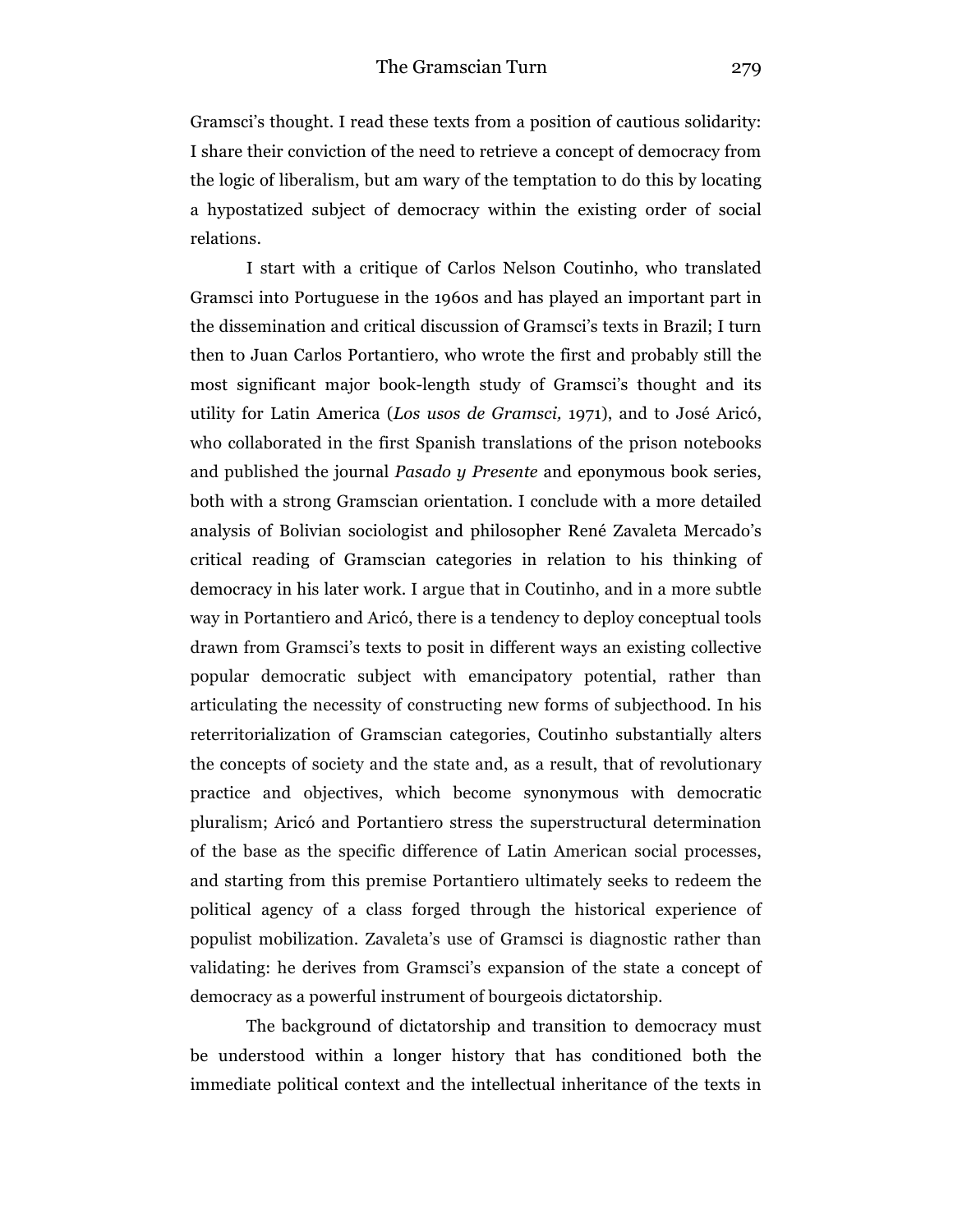question. The first generation of Latin American Gramscians (most notably those associated with *Pasado y Presente*) came of age during the Cuban Revolution and the period of polarization in its aftermath that Régis Debray sums up with his observation that "revolution revolutionizes the counterrevolution" (21).<sup>1</sup>This mechanism through which socialist revolutionary struggle strengthens the military and ideological backlash from the right supported by the United States necessitated a new political strategy, but also a new theoretical discourse, and the Gramscian war of position became a recurring trope in the intellectual production of the left. The succession of military coups beginning in the 1960s was diagnosed as the expression of a *crisis of hegemony.*2A vocabulary and conceptual matrix derived from or associated with Gramsci's texts became commonplace not only in the academy but in the public discourse more broadly.3 Within this wide range of interpretations and instrumentalizations, the dominant strain of reception in Latin America echoes Togliatti's presentation of Gramsci's writings and the PCI's shift toward social democracy. Most of the texts considered here bear a relation to this trend. Each responds to and participates in a shift in the discourse of Latin American Marxist intellectuals—conditioned by an international crisis of the left and, at the

<sup>1</sup>The foremost theorist and advocate of armed struggle modeled on the Cuban guerrilla experience, even as he upholds Cuba's status as the "vanguard detachment of the Latin American Revolution" (13), Debray recognizes that it is a paradoxical vanguard: "From the Rio Grande to the Falkland Islands, the Cuban Revolution has, to a large extent, *transformed the conditions of transformation* of Latin America. [...] Cuba condemned to failure any mechanical attempt to repeat the experience of the Sierra Maestra, with an equally rapid tempo of action, with the same alliances and the same tactics" (21).

<sup>2</sup> José Nun, writing at the same time as Debray, advances this argument in "América Latina: la crisis hegemónica y el golpe militar" (1966), arguing that while there is a common-sense assumption of *golpismo* as an indicator of economic underdevelopment, it is correlated instead with an underdeveloped state-society relation. Norbert Lechner, taking as his premise this correlation between militarism and hegemonic crisis, extends the argument from successful coups to revolutionary armed struggle focused on the seizure of the state. This mode of struggle reflects that of the existing state, he argues, and a new regime established through armed struggle can only reproduce the same hierarchical power structures: "La experiencia del Estado como una fuerza de ocupación encuentra su simple inversión instrumental en la organización del partido como ejército de liberación. […] La ruptura se reduce a un cambio de mando" (418).

<sup>3</sup> Raúl Burgos ("The Gramscian Intervention in the Theoretical and Political Production of the Latin American Left," *Latin American Perspectives*, Vol. 29, No. 1.) provides an overview of the disparate uses of a Gramscian vocabulary in the discourse of political actors in Latin America, from Sandinista guerrilla leaders to the Communist Party of Argentina, to the PT in Brazil.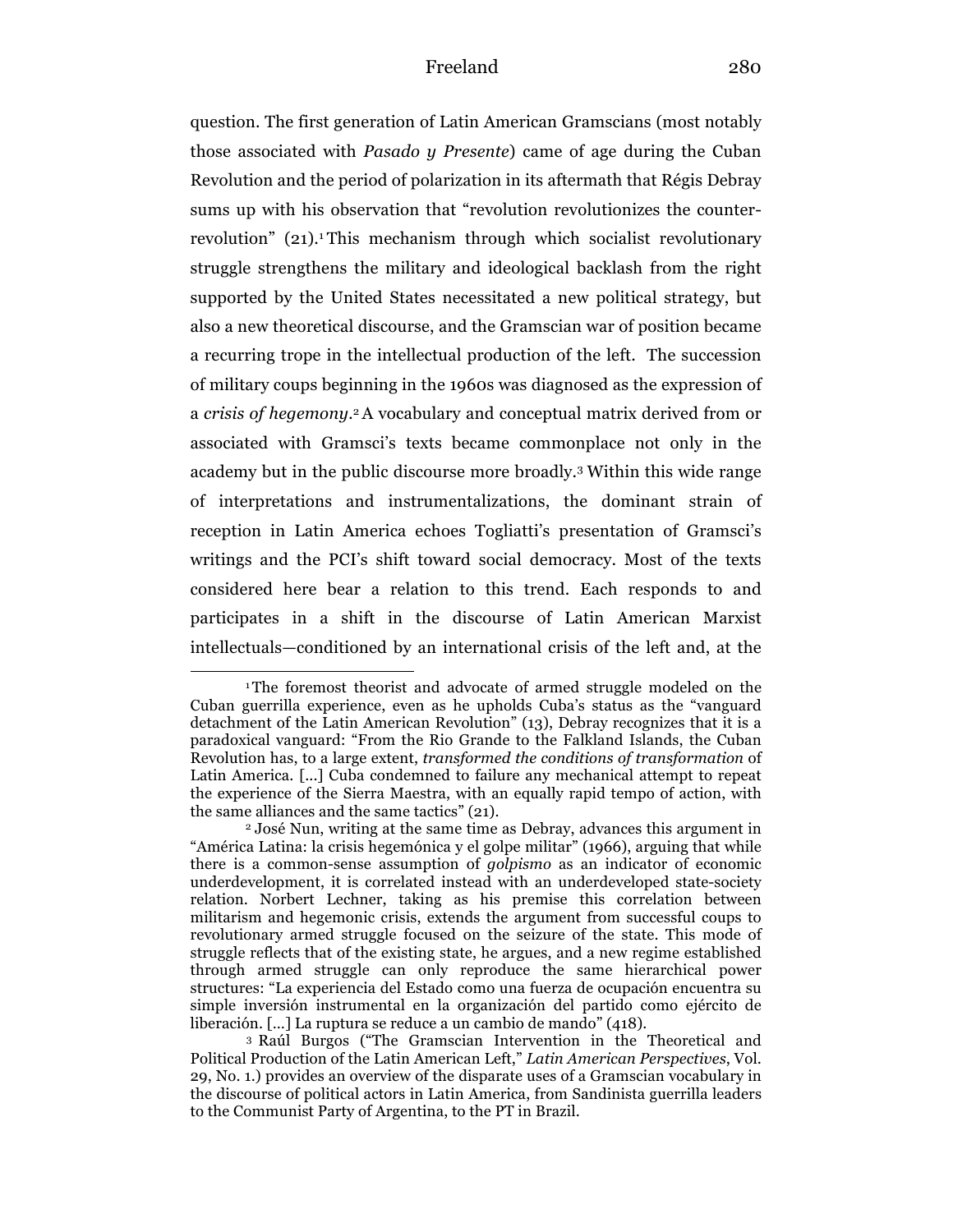national level, by the eclipsing of the traditional class antagonist by the fiercer, or at least more immediate, opponent of authoritarianism. This is shift toward a theoretical marriage of socialism and democracy that simultaneously borrows from and competes with the cultural and formal principles of liberalism, a signifier that has historically served both its exponents and critics to identify democracy with capitalism. Their authors (with the exception of Zavaleta) left or (in Aricó's and Portantiero's case) were expelled from the communist parties in their respective countries. Coutinho, along with other leading intellectuals of the Brazilian left, joined the Workers' Party (PT), which has held the presidency since 2003; Aricó and Portantiero founded the Club de Cultura Socialista, and were denounced by the orthodox communist left as "renegades, deserters, or traitors to their roots" for supporting social democrat Raúl Alfonsín as the first elected, civilian president following the years of military dictatorship (Burgos 2004, 385). Speaking from a position of defeat, they seek to found a new discourse that renegotiates old allegiances without renouncing them. The strategy of armed insurrection had failed, and was held to have led to the years of military repression by the reconstituted democratic opposition as well as by the military regimes themselves. A new strategy was in order, and Gramsci's theoretical arsenal seemed apposite to the task.

#### *1. Civil society against the state*

In 1979, midway between the beginning of the "opening" of the military regime in Brazil and de-escalation of repressive measures initiated in 1974 and the formal transition to civilian government in 1985, Coutinho published his most influential essay, "A democracia como valor universal." Marco Aurélio Nogueira describes the impact of this text on the Brazilian left:

O ensaio de Coutinho funcionou como um verdadeiro divisor de águas no marxismo brasileiro. Gerou polêmicas até então inimagináveis, polarizou a esquerda, fez com que viessem á superfície o doutrinarismo e a resitência à mudança dos militantes comunistas, impulsionou realinhamentos teóricos fundamentais e, sobretudo, ajudou a cosolidar, entre muitos revolucionários, uma cultura política democrática e uma visão moderna do socialismo. Isso sem falar dos efeitos renovadores que teve sobre o próprio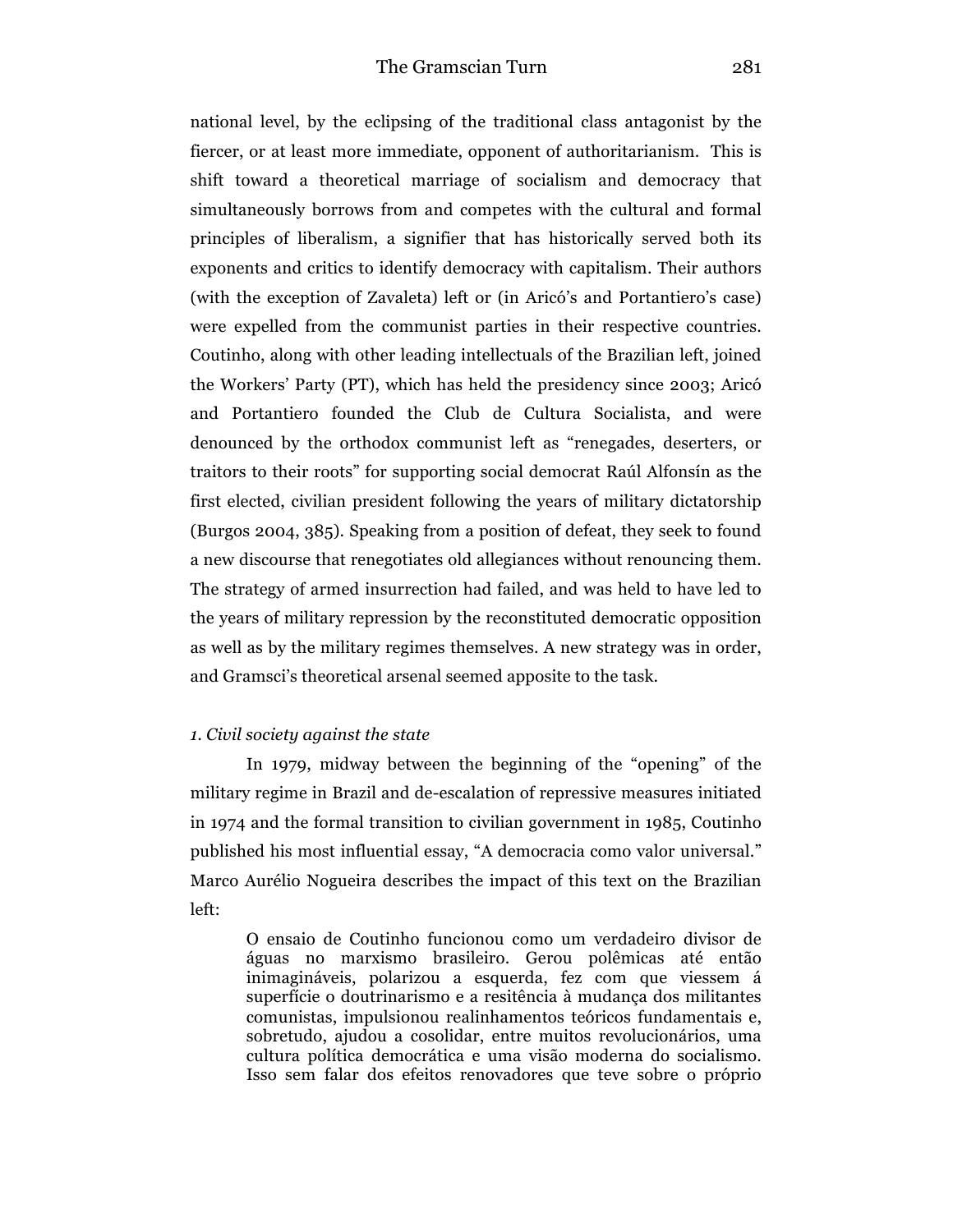liberalismo brasileiro. (137)

While Noguiera frames this intervention in terms of a "polarization" of Brazilian Marxism, he also (and more pertinently) emphasizes its unifying function as the consolidation of "a democratic political culture and a modern vision of socialism." It signals, in its resonance not only among socialist intellectuals but also within Brazilian liberalism, a recognition of common interests and values that unite the socialist left and the liberaldemocratic center-left in their opposition to authoritarianism. Those who held fast to a militant position, a "golpismo de esquerda" (37) that had already failed in practice, were now exposed as theoretically obsolete, unmodern. With "A democracia como valor universal," Coutinho introduces a deployment of Gramsci's conceptual toolkit in defense of democratic process as an end in itself that he will take up in many of the texts that I examine in what follows, explicitly situating his reading within a lineage that comes through Togliatti (60).

Note 16 of notebook 7, on the war of maneuver and the war of position, is cited with astounding frequency in Latin Americanist scholarship on Gramsci, and Coutinho centers his argument for Gramsci's utility for Brazilian socialist theory and practice around this fragment (as will Zavaleta, and Portantiero also cites it).<sup>4</sup> The original passage reads:

In Oriente lo Stato era tutto, la società civile era primordiale e gelatinosa; nell'Occidente tra Stato e società civile c'era un giusto rapporto e nel tremolio dello Stato si scorgeva subito una robusta struttura della società civile. Lo Stato era solo una trincea avanzata, dietro cui stava una robusta catena di fortezze e di casematte; più o meno, da Stato a Stato, si capisce, ma questo appunto domandava un'accurata ricognizione di carattere nazionale.5

Coutinho offers different translations of this passage in different texts. In "As categorias de Gramsci e a realidade brasileira," he renders "un giusto rapporto" literally as "uma justa relação"; on at least two other occasions,

<sup>4</sup> For a discussion of the frequent misuse and decontextualized readings of this passage, see Joseph A. Buttigieg's "Gramsci on Civil Society" (*boundary 2*, Vol. 22, No. 3, pp. 1-32).

<sup>5</sup> "In the East the State was everything, civil society was primordial and gelatinous; in the West, there was a proper relation between State and civil society, and when the state tottered, a sturdy structure of civil society was immediately revealed. The State was just a forward trench; behind it stood a succession of sturdy fortresses and emplacements" (2007: 169).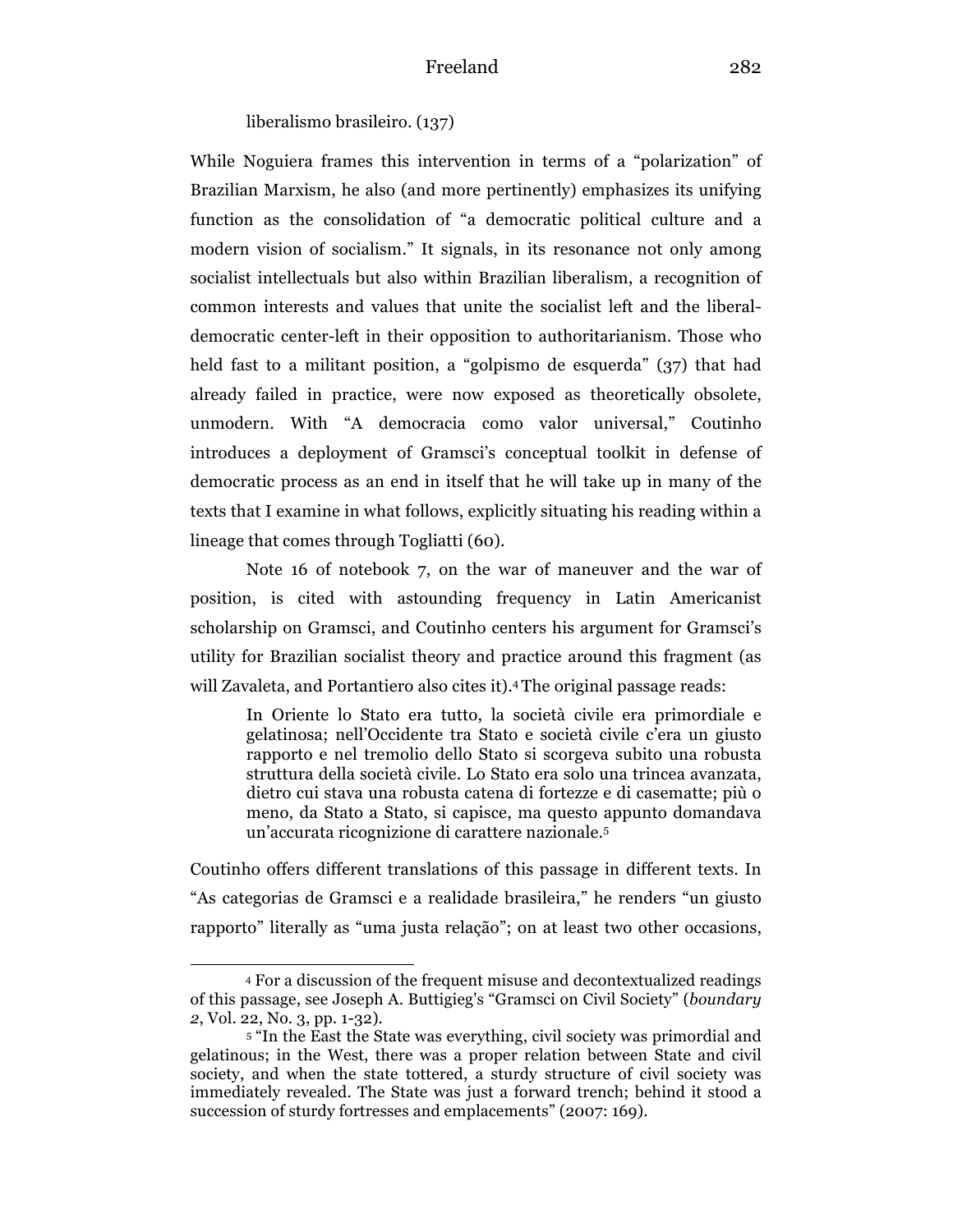however, the same phrase is translated "uma relação equilibrada entre Estado e sociedade civil" (1985: 66; 2000: 88, 172), implying a balance, or, potentially, a tension, between two opposing forces, rather than an organic articulation.

In discussing Gramsci's expansion of the concept of the state, Coutinho posits a dual nature of this "integral state," and the relative autonomy of civil society within this binary structure. He outlines this theory by taking as his point of departure Norberto Bobbio's identification of Gramsci's designation of civil society as superstructural (against Marx, for whom it constitutes the structural social relations of the economy) (1985: 60; 1989: 73). However, he distinguishes his reading from Bobbio's by arguing that from this transformation or repositioning of the concept of civil society it does not follow, as Bobbio claims, that the superstructure becomes a determining element and no longer a mere expression of the structural base. This claim requires a complex edifice of argumentation, of equivalences and oppositions that can be summarized as follows: (1) the superstructure is of a binary nature and is identical to the integral state, that is, political society (or the state in the narrow sense, or dictatorship, or coercion) plus civil society (the field of hegemony, or *consenso6*). (2) The relative autonomy of these two spheres is determined in two ways: first, through a rigorous distinction between coercion and hegemony, <sup>7</sup> and second, through the existence of separate material structures corresponding to each sphere. These come to occupy the position of the material base, namely, the institutions of government, the police, and the military, and those of civil society (roughly corresponding to Althusser's repressive state apparatuses and ideological state apparatuses, though conceptualized differently). Coutinho privileges this "ontological,"

<sup>6</sup> Consensus or consent. In Coutinho—as is conventional in Spanish and Portuguese translations of Gramsci's concept—the Italian term is shifted toward the sense of consensus (Pt. *consenso*), implying a more active form of agreement than mere consent. This is perhaps the most obvious translation, but it is worth noting that a word closer to the English *consent consentimento—*is also available in Portuguese. By contrast, both concepts are covered by the Italian *consenso*.

<sup>7</sup> For a critique of this distinction, see Carlos Pereyra's "Gramsci: Estado y sociedad civil." *Revista Autodeterminación*, No. 1 (1986), 5-19.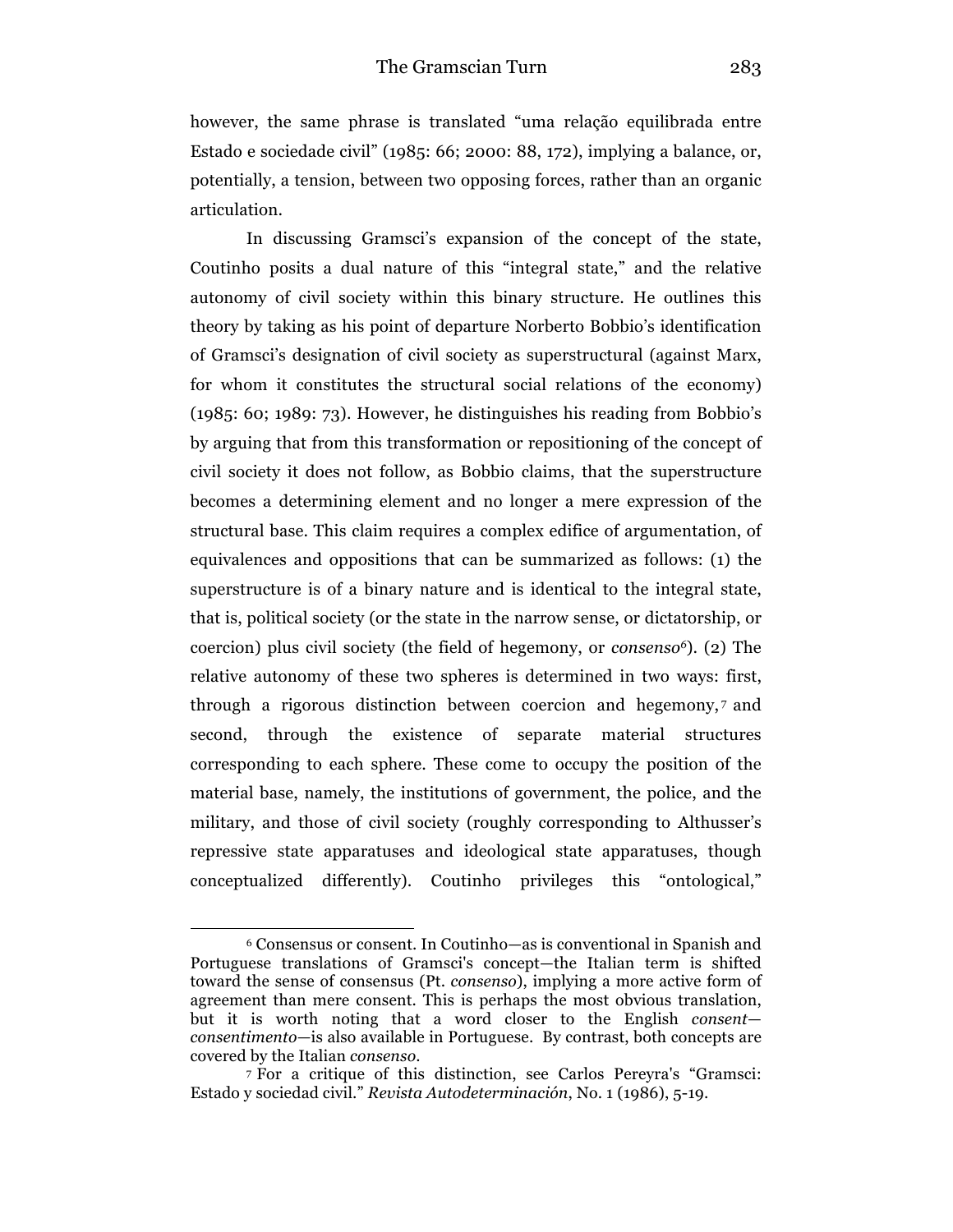"material independence" of the institutions of civil society in his explication of Gramsci's theory of the state—"é essa indepêndencia material (...) que funda ontologicamente a sociedade civil como uma esfera própria, dotada de legalidade própria" (1989: 77). This perhaps allows Coutinho to claim fidelity to a certain materialist orthodoxy, but in doing so he rewrites the notions of base and superstructure, reducing this relation to a mere distinction between the material and immaterial in a quite literal sense. Base and superstructure are no longer categories of any theoretical value, since the real relation (or opposition) here is between civil society and the state, first claimed to jointly constitute the superstructure but then found to each contain its own base. The result is a concept of civil society that is neither determinant of the state (as in Marx) nor closely articulated with it (as in Gramsci), but it has a binary structure—internally divided into material base and ideological superstructure—parallel to that of the state.

This idea of parallel structures emerges once more in an essay that traces the concept of dual power from Marx, through Engels, Lenin, and Trotsky, and concludes by suggesting that this genealogy constitutes the historical roots of Gramsci's concept of the war of position, refined by his Eurocommunist successors: Togliatti, Poulantzas, Vacca. Coutinho argues that the seeds of the transcendence of Marx's "explosive revolution" are already present in Engels, in his introduction to the 1895 edition of *The Class Struggles in France*. Here Engels offers a revision of Marx's definition of the state as the executive committee of the ruling class, proposing a new concept of a contractual state that includes a plurality of interests. The subsequent Leninist and Trotskyist theories of dual power as a transitional phase that must end in the destruction of one by the other are rejected, and a version of Engels' theory of the "contractual" state reemerges for Coutinho in Gramsci and his heirs. Through this linear genealogical construction, Coutinho rejects the original content of the concept of dual power, and yet borrows the name to give new meaning to the Gramscian concept of the integral state (49). Both concepts are transformed in the process: dual power becomes a balance of forces rather than a parallel operation of two opposing powers, and the integral state assumes a binary (or pluralistic) structure in terms of interests or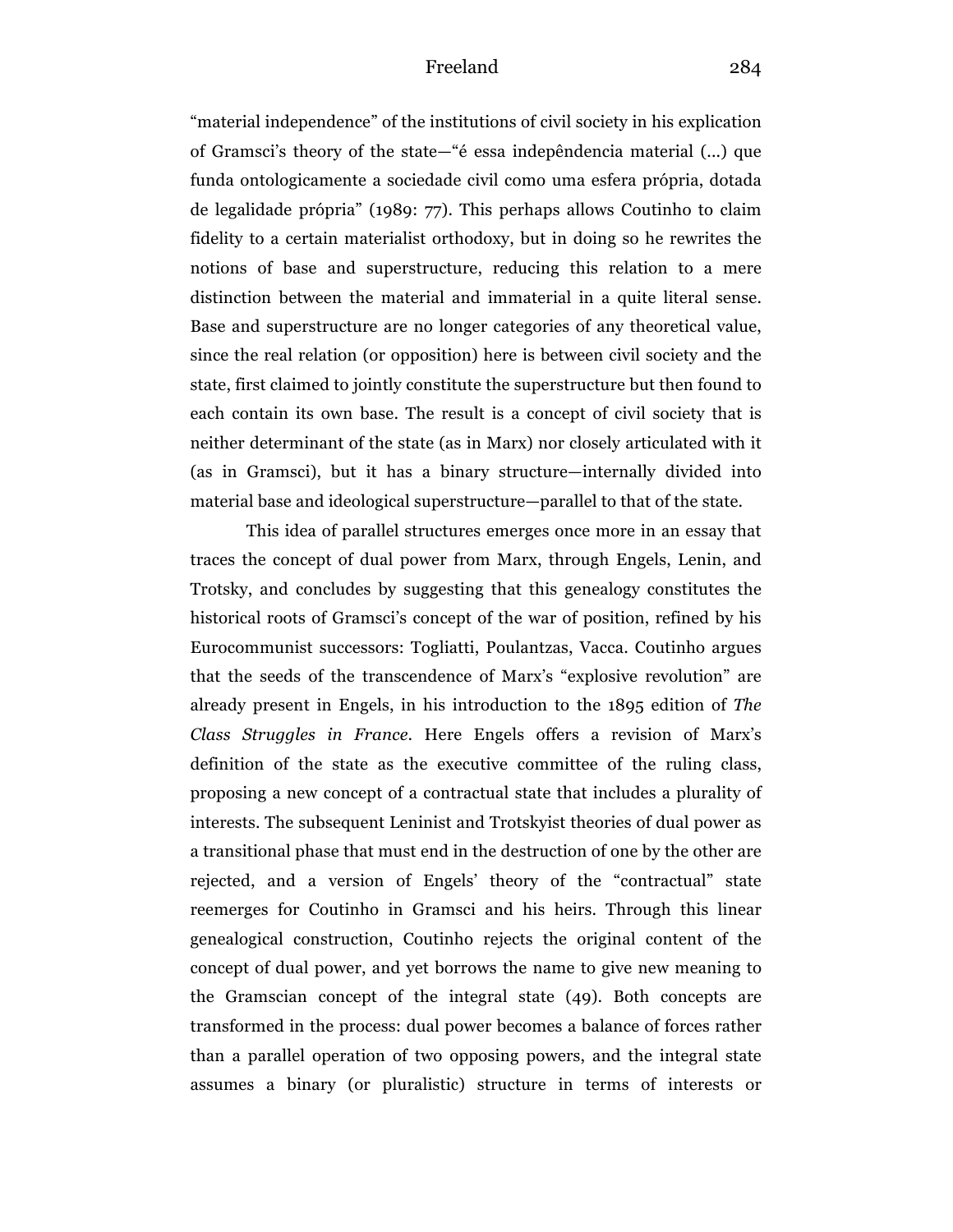ideological content and not merely in terms of means (coercion and hegemony). The "integral" state, here and elsewhere in Coutinho, through a series of semantic associations, comes to connote the inclusion of a multiplicity of political subjects, rather than merely the integration of state and non-state organs, grafting Gramsci's text onto a contemporary discourse of democratic pluralism and social inclusion.

Coutinho returns to the application of these concepts to Brazil, and to the passage on Western versus Eastern states and the war of position as opposed to the war of maneuver in "As categorias de Gramsci e a realidade brasileira" (1989). He argues that the Brazilian state, founded on the exploitation of slave labor, has historically been of the Eastern type, basing this argument on an evaluation of the relative strength or weakness of society vis-à-vis the state: "Contudo, o que torna possível afirmar a predominância de pontos de semelhança com o modelo 'oriental' é o fato de que não só a sociedade civil era até pouco tempo 'primitiva e gelatinosa', mas também de que o Estado—ao contrário das mencionadas sociedades liberais—foi sempre bastante forte." During the latter half of the twentieth century, however, Coutinho claims that Brazilian society embarked upon a process of Westernization during which civil society gained a certain degree of "autonomy."8 Westernization here is equated with organized, grassroots struggle against the ruling class rather than the hegemonic integration of civil society into the social order defended and represented by the state.

There is in this reading a conflation of Gramsci's East/West dichotomy and a state/society opposition that resonates with a global trend of anti-statism in processes of democratization. <sup>9</sup> However, it has also been a central theme of Brazilian social thought at least since Gilberto Freyre's

<sup>8</sup> This progression is placed in a relation of antagonism with respect to the military regime established with the coup of 1964, which is constructed above all as a reactionary attack on this growing autonomy, albeit one that ultimately fails: "a tendência à 'ocidentalização' da sociedade brasileira continuou a predominar, reforçando-se ainda mais no periodo 1955-1964. Essa tendência foi obviamente freada pelo golpe de Estado de 1964 que (...) buscou por todos os meios quebrar os orgamismos autônomos da sociedade civil. (...) Todavia, apesar de tudo, a sociedade civil—embora por vezes duramente reprimida—sempre conservou uma margem de autonomía real" (123).

<sup>9</sup> Outlined, for example, in Cohen and Arato, and in Lincoln Secco in reference to Brazil specifically.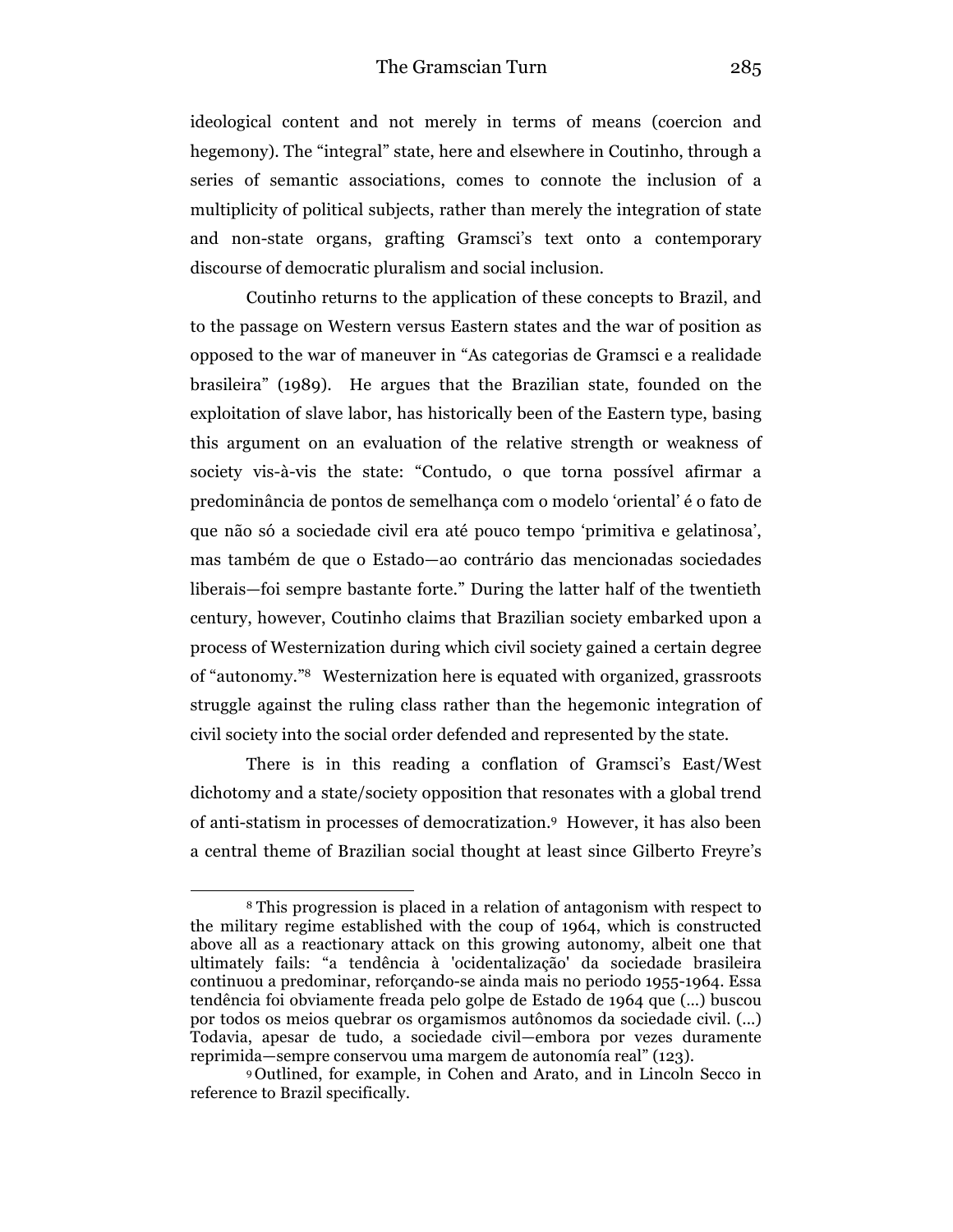notorious defense of "social democracy"—used interchangeably with "racial democracy"—as obviating the need for a "merely political democracy" at the level of the state (Freyre 18). Gramsci's (far from unequivocal) phrase "primordiale e gelatinosa," an attribute that Coutinho applies to Brazilian society until the second half of the twentieth century, refers not to an absence and not even primarily to a weakness or deficiency (though certainly these are implied to some extent), but to a lack of structural organization, of articulation with state institutions. More to the point, in the first sentence of the passage he cites from the notebooks, Coutinho reads "Lo stato era tutto" as affirming a degree of presence, of strength, of power. Certainly the *immediacy* of state power often appears as heightened presence, and the association of Gramsci's characterization of Tsarist Russia with colonial and early republican Brazil—in which a landed oligarchy ruled over a population of slaves and poor laborers with little mediation of bourgeois institutions of civil society—is not entirely unfounded. But a more precise interpretation of Gramsci's characterization of the first clause in this opposition—"lo Stato era tutto, la società civile era primordiale e gelatinosa"—would be not that the state is everything because it is strong, expansive, omnipresent, occupying the space left empty by an unformed civil society, but that it is everything in the sense of being *all there is*: since it cannot enlist the support of civil society and therefore does *not* occupy this space, it lacks the necessary connection to the organs of civil society to reinforce its power.

This reversal with regard to Gramsci's use of these categories serves to shift the terms of the discourse toward pluralism and grassroots democratic mobilization, rehabilitating a Marxist tradition (at least nominally) that has in recent decades been charged with obsolescence. By integrating it into a broader discourse of the Latin American left, and specifically of the Brazilian PT, Coutinho notes that it constitutes a coalition of appreciable ideological heterogeneity. This gesture is necessarily bidirectional: a Marxist identity is preserved in the inhospitable climate of globalized capitalism following the collapse of "real socialism," and a discourse and practice compatible with (and perhaps indistinguishable from) that of the liberal democratic left is given radical overtones.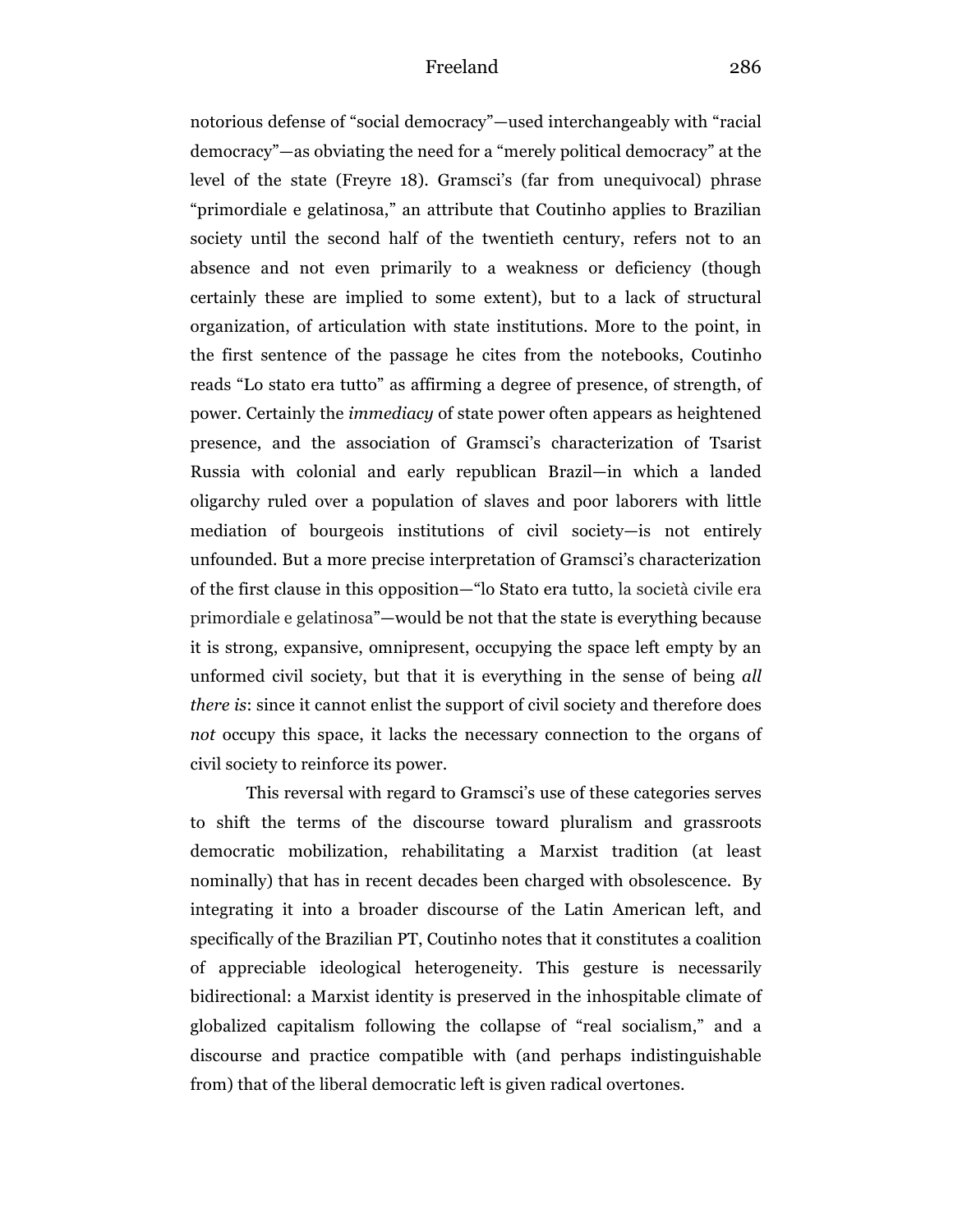According to Coutinho's reading, in the Eastern model the state permeates the social fabric, thus foreclosing the possibility of organized opposition. By contrast, in the Western model, civil society enjoys a degree of autonomy that enables it to contest the dominant ideology of the state, limiting the reach of its institutions. What for Gramsci is merely the terrain on which the war of position is waged, for Coutinho is something like conquered territory from the outset. "Civil society" is equated here with "the masses" and with political agency "from below," and thus is conceived as necessarily bearing a democratic content. A concept of civil society as a *space*, or *structure*, slips continually into the form of a *subject*, <sup>10</sup> and the war of position—a war waged *within* the structures of civil society for the radical transformation of the state (conceived in its expanded form)—is simplified into a war *between* society and the state.

#### *2. From civil society to* pueblo

 $\overline{a}$ 

If Coutinho implicitly abandons the logic of base and superstructure while still claiming adherence to a materialist position, Aricó and Portantiero both take as their explicit point of departure in writing Gramsci into Latin American socialist theory the transcendence of this logic. Each stresses in different ways the effectiveness of the superstructural moment, no longer a mere expression or reflection of the socio-economic structure. The productivity of the state is as inseparable, in

<sup>10</sup> Jean Cohen and Andrew Arato propose a revision or development of Gramsci's theory in a vein very similar to Coutinho's reading, though without attributing their innovations to Gramsci himself, whom they consider to have been confined by a "functionalist reduction of civil society" (152). The idea of civil society, and more specifically that of liberal democratic political culture, as a good in itself, they note, emerged in the discourse of anti-authoritarian social and political actors in the transitions to democracy in Latin America and Eastern Europe, and is a defining trait of post-Marxism, and possibly post-Gramscianism (71). Coutinho seems to exemplify what Cohen and Arato identify as a desirable transformation of Gramsci's concepts. Yet he almost always chooses to present himself as a faithful apostle, arguing the case for Gramsci's timeliness and appositeness to Brazilian social conditions, and seeking to distance himself from declared advocates of liberalism. Cohen and Arato, on the other hand, while uncommonly rigorous in their analysis, read Gramsci from a position that seeks to deliberately distinguish itself from Marxism and rehabilitate for the left substantive and formal elements of liberal or "bourgeois" political culture.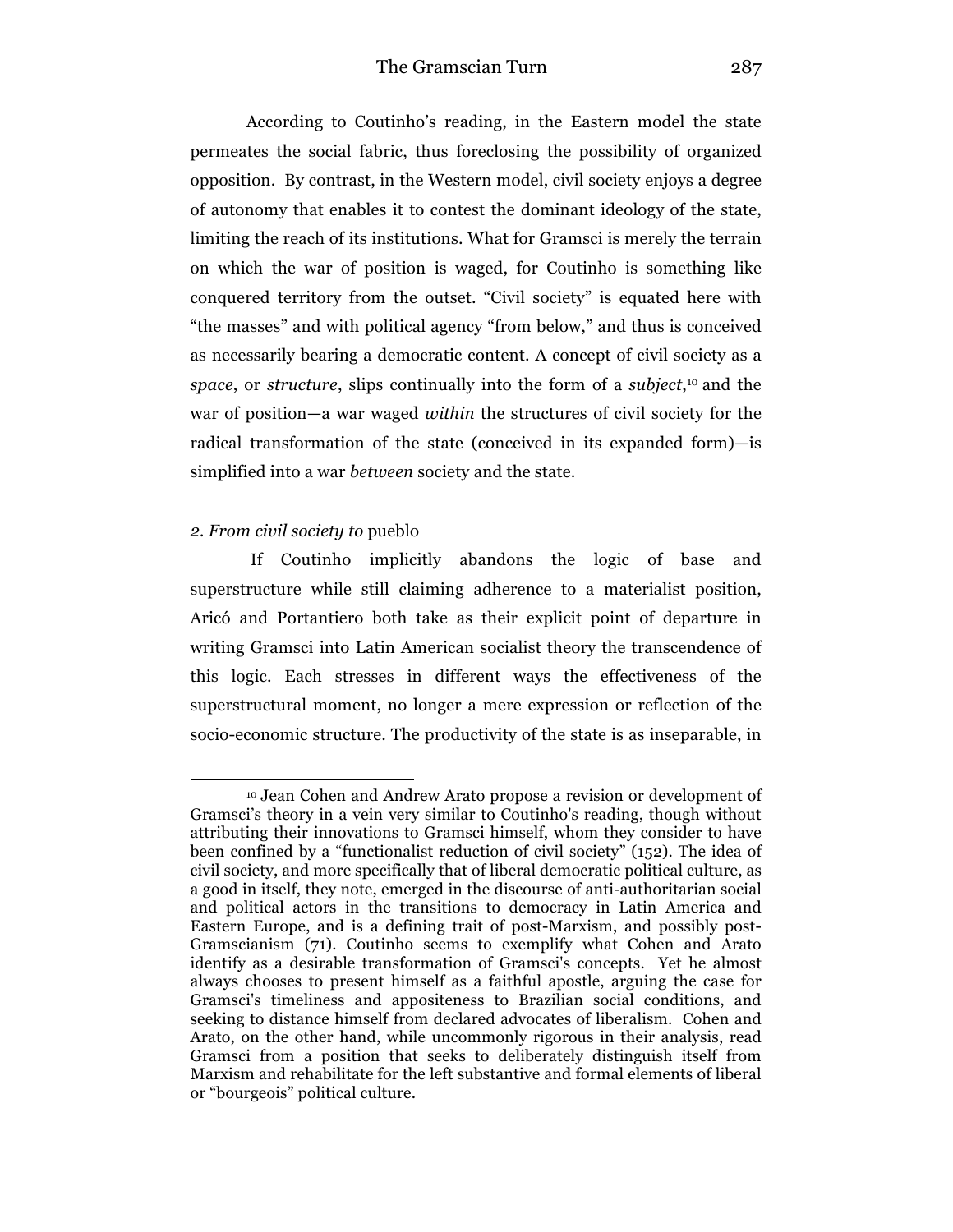short, from the productivity of culture, of the intellectuals, of the ethicopolitical moment.

In Aricó's *Marx y América Latina*, this anti-economistic perspective informs an argument against the conventional wisdom that attributes Marx's inattention to Latin America simply to the Eurocentric historical moment. The Eurocentrism thesis follows from an orthodox construction of the Marxist canon in which certain texts—those that question the universality of a historical process in which the development of capitalism is a necessary precondition for socialist revolution, and even propose an inversion of the model in which revolutionary mobilization spreads from the center to the periphery—are excluded as apocryphal, designated as "circumstantial," and devoid of theoretical significance (58; 76). If we cannot accept this reductive explanation, Aricó suggests, we must take a closer look at Marx's marginalization of Latin America in order to deduce its cause. Aricó does this by examining a rare text in which Marx does indeed discuss Latin American politics, but does so in a way entirely inconsistent with his own theory and method (120). In a text on Simón Bolivar, Aricó claims, Marx fails to offer any materialist or structural basis or, for that matter, any theoretical basis at all, for his criticism of the figure that embodies the emergence of the independent Latin American nations. Marx thus writes off the continent as untheorizable. Aricó concludes that this theoretical blind spot is the result of Marx's overzealous reaction to Hegel's philosophy of the state as subject of history, which prevents him from recognizing the capacity of the state to act upon or "produce" civil society, inverting the logic of social base and political superstructure (128).

For Aricó the relative strength of this capacity constitutes the singularity of Latin American societies, and leads him to propose a revision of classical Marxist theory that resonates with Gramsci's thought. It is therefore not so much Gramsci that facilitates a reading of Latin America, but the other way around: Latin America demands a Gramscian rewriting of Marx. In *La cola del diablo*, Aricó describes the affinity of Gramsci's historical context with his own in terms of

el implícito reconocimiento por parte de Gramsci de dos rasgos que caracterizaron el proceso de constitución de nuestros estados nacionales: una autonomía considerable de la esfera ideológico y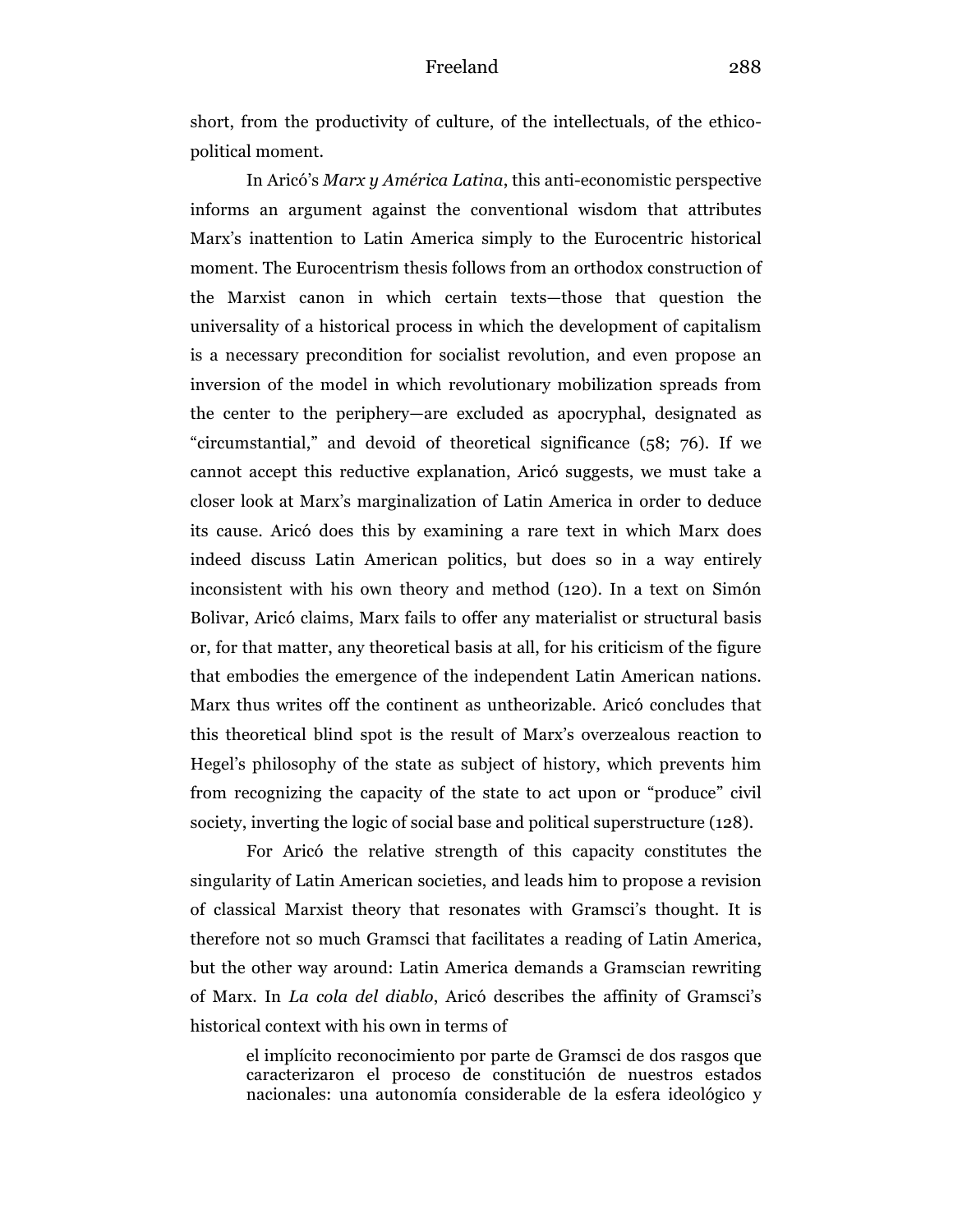una evidente incapacidad de autoconstitución de la sociedad. Colocados en este plano de análisis, los grandes temas de la revolución pasiva, del bonopartismo y de la relación intelectualesmasa, que constituyen lo propio de la indagación gramsciana, tienen para nosotros una concreta resonancia empírica. (1988: 96)

Gramsci's empirical situation allowed him to arrive at an understanding of the historical productivity of superstructural elements lacking in Marx, and in turn serves as a model of theoretical production from and on the basis of Latin American societies.

The Gramscian turn in Argentina, with a strong regionalist overtone, entailed a reconstruction of the origins of Latin American Marxism in its own image. Aricó characterizes one of the canonical founders of the Latin American Marxist tradition, José Carlos Mariátegui, as Gramscian not by influence,11 but as a result of the commonalities in the social problems they confronted—those of a "peripheral" formation largely constituted by non-proletarian (peasant) masses. The concrete problems that Aricó identifies in the conflict that arose between Mariátegui and the European Marxist institutional authorities of the period—the early years of the Third International—also resonate strongly with the experience of the Southern Cone at the time. In his introduction to the anthology *Mariátegui y los orígenes del marxismo latinoamericano*, Aricó writes:

La condena del populismo encubría en realidad la negación de toda posibilidad subversiva y revolucionaria de movimientos ideológicos y políticos de las masas populares que no fueran dirigidos directamente por los comunistas. (...) Al establecer una relación de discontinuidad entre el movimiento comunista y los movimientos sociales que precedieron la constitución de aquella formación política, contribuyeron a romper los lazos ideológicos, políticos y culturales que los vinculaban con las realidades nacionales y que les podían permitir convertirse en una expresión originaria de ellas, antes que ser la expresión de una doctrina "externa" y por tanto "impuesta" a las formaciones nacionales siempre históricamente concretas. (xxxviii)

Mariátegui comes to represent a precedent for the articulation of socialism and populism, understood as the predominant mode of mobilization of the Argentine masses. At the same time he serves as a justificatory example of

<sup>11</sup> Mariátegui was just three years younger than Gramsci and does not refer to him directly in his texts, although he studied in Italy from 1919-1922 and it is therefore likely that he was familiar with Gramsci's articles in *L'Ordine Nuovo*.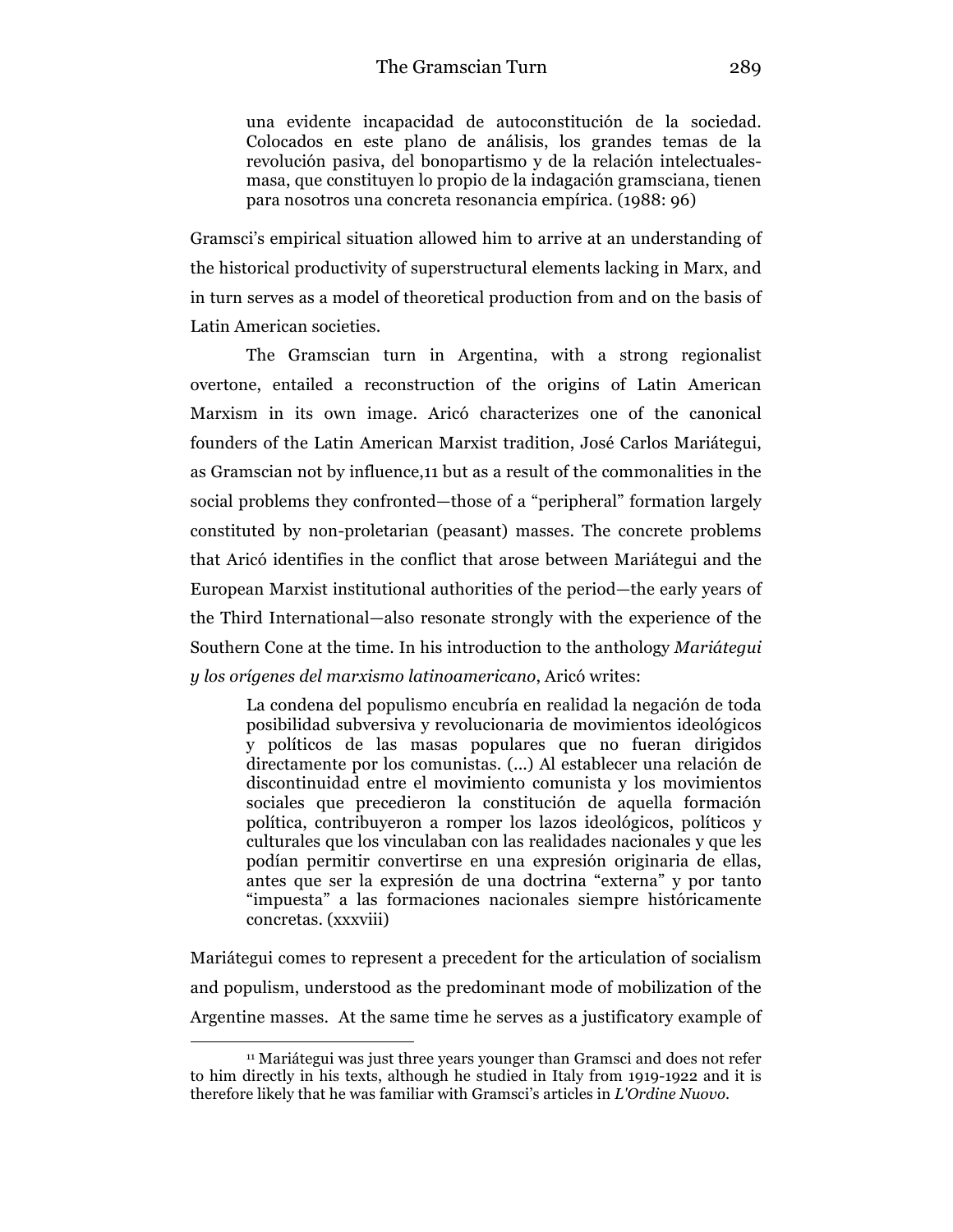a heterodoxy, a process of autonomization from the European tradition. This departure is validated by an alternative source within the same European tradition: thought that is at once inside and outside the metropolitan origin and center, and thus confers a certain legitimacy even as it authorizes a divergence from the institutions that claim the legacy of this origin. Gramsci here lends a certain prestige to the figure of Mariátegui and by extension an entire Latin American tradition. This equivalence, in turn, justifies Gramsci's appropriation for the development of a new theoretical practice from Latin America given the bankruptcy of the traditional models. Aricó writes of the Comintern's censure of Mariátegui, "En primer lugar, condujeron a excluir por principio toda búsqueda original basada en el estado social del país y no a partir de doctrinas sectarias" (xxxix), and he emphasizes in Mariátegui "la acuciante necesidad de hacer emerger el socialismo de la propia realidad, de convertir al marxismo en la expresión propia y originaria de la acción teórica y práctica de las clases subalternas por conquistar su autonomía histórica" (lii). The new guiding theoretical principle would be the subordination of theory to the local empirical reality, clearly a proposition of sufficient generality to allow it development in a number of directions.

Portantiero's reading of Gramsci resonates strongly with Aricó's account in the passage cited above, emphasizing in particular Gramsci's interest in Bonapartist, or populist configurations. The Argentine left has, since the boom in academic Marxism in the 1960s, found itself in a double bind in relation to the most formative experience of the working class: Peronism. In 1970, Juan Carlos Portantiero and Miguel Murmis published *Estudios sobre los orígenes del peronismo*, a volume that brings together two essays on the conditions and early gestation of the Peronist hegemonic configuration, arguing against both those who attribute to the subaltern classes an absolute ingenuity and heteronomy (the majority within the academy) and those who uncritically extol the radical potential of the popular masses as emerging political subject. The previous literature on the subject, according to Murmis' and Portantiero's overview, is invariably premised on the claim that the Argentine working class at the time of the emergence of populism was internally divided into "old" and "new" sectors: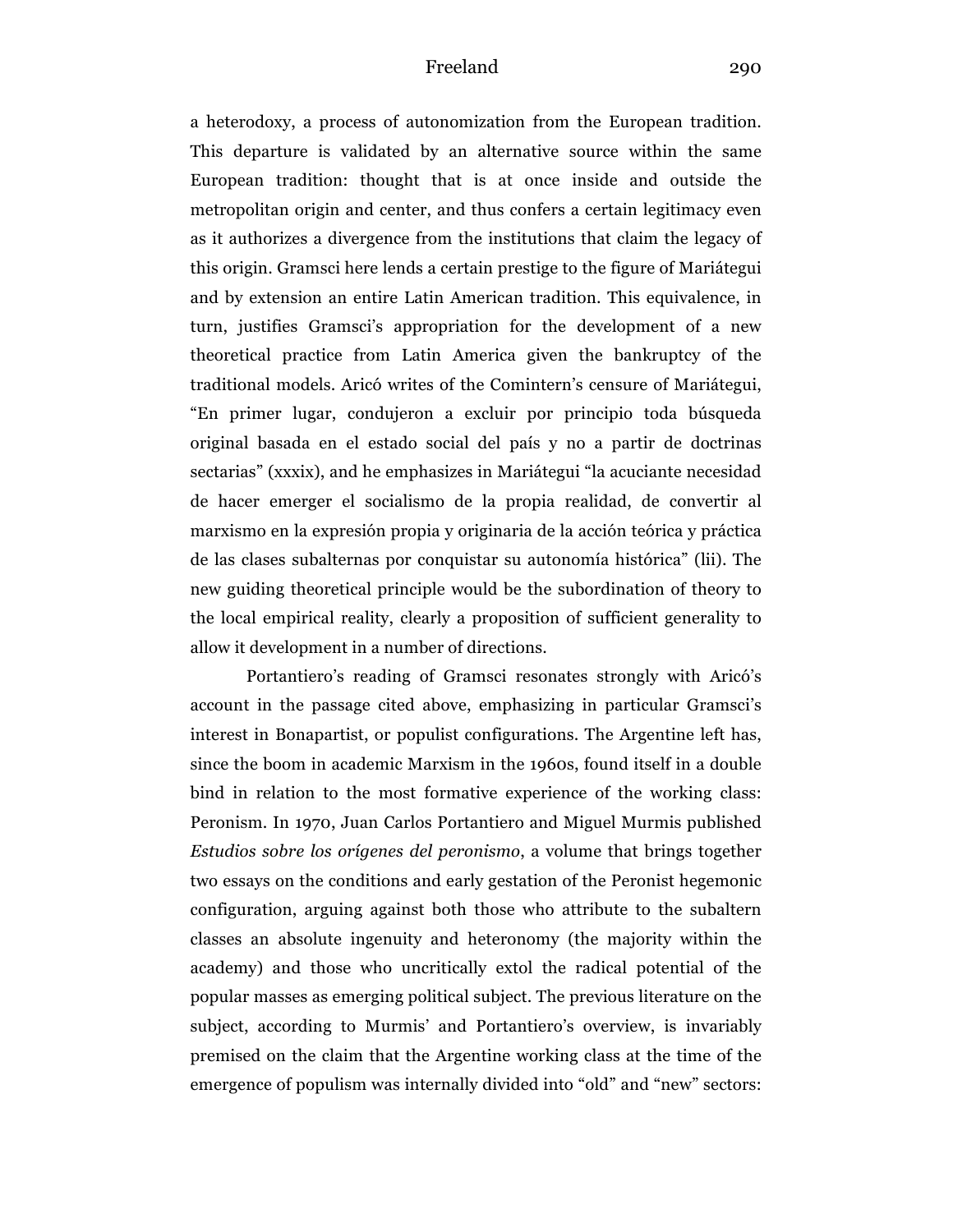the old workers, mostly with immigrant backgrounds, resemble the classic European model of a proletariat with a history of organization and consciousness of their structural position; the new workers, which represent the dominant element quantitatively and qualitatively in the populist movement and exhibit a state of ideological vacancy. For Peronism's critics, this vacancy translates into a docility and manipulability, a predisposition to a purely emotive mode of interpellation by the state. For its apologists, it represents a kind of natural purity and potential for revolutionary innovation. Murmis and Portantiero argue that this premise is both theoretically and empirically flawed. They present evidence of a high degree of autonomous syndicalist organization based on the European ("old") model in the early stages of Peronism, and argue that the new hegemonic configuration is constituted through an alliance of classes rather than simply through the subordination and manipulation of the workers. This alliance may have been the best strategic option at the time, and resulted in an objective amelioration of the conditions of existence of the working class. And yet, it failed in the long term to transform the social relations of production.

This double critique constitutes a response to what I have called the 'double bind' of the Peronist legacy: the challenge of articulating a constructive analysis of the dominant mode of popular political subject formation that neither posits a pre-given, self-cognizant mass subject nor forecloses the possibility of autonomy. Portantiero takes up this task again in his work on Gramsci, proposing that his theorization of the construction of hegemony is particularly pertinent not, as Coutinho would have it, in the West proper, but in the peripheral West where one form or another of "populism" has been the dominant form of articulation of the national and the popular. This subcategory of peripheral capitalist Western states, in which Gramsci classes Italy, Spain, Portugal, and Poland, seems apposite to his object of study, and allows him to think of a relation between the *masses* and the state outside of the model of organized civil society, deemed proper to advanced or central Western states, and a mode of collective agency of subaltern classes that does not constitute an industrial proletariat (124).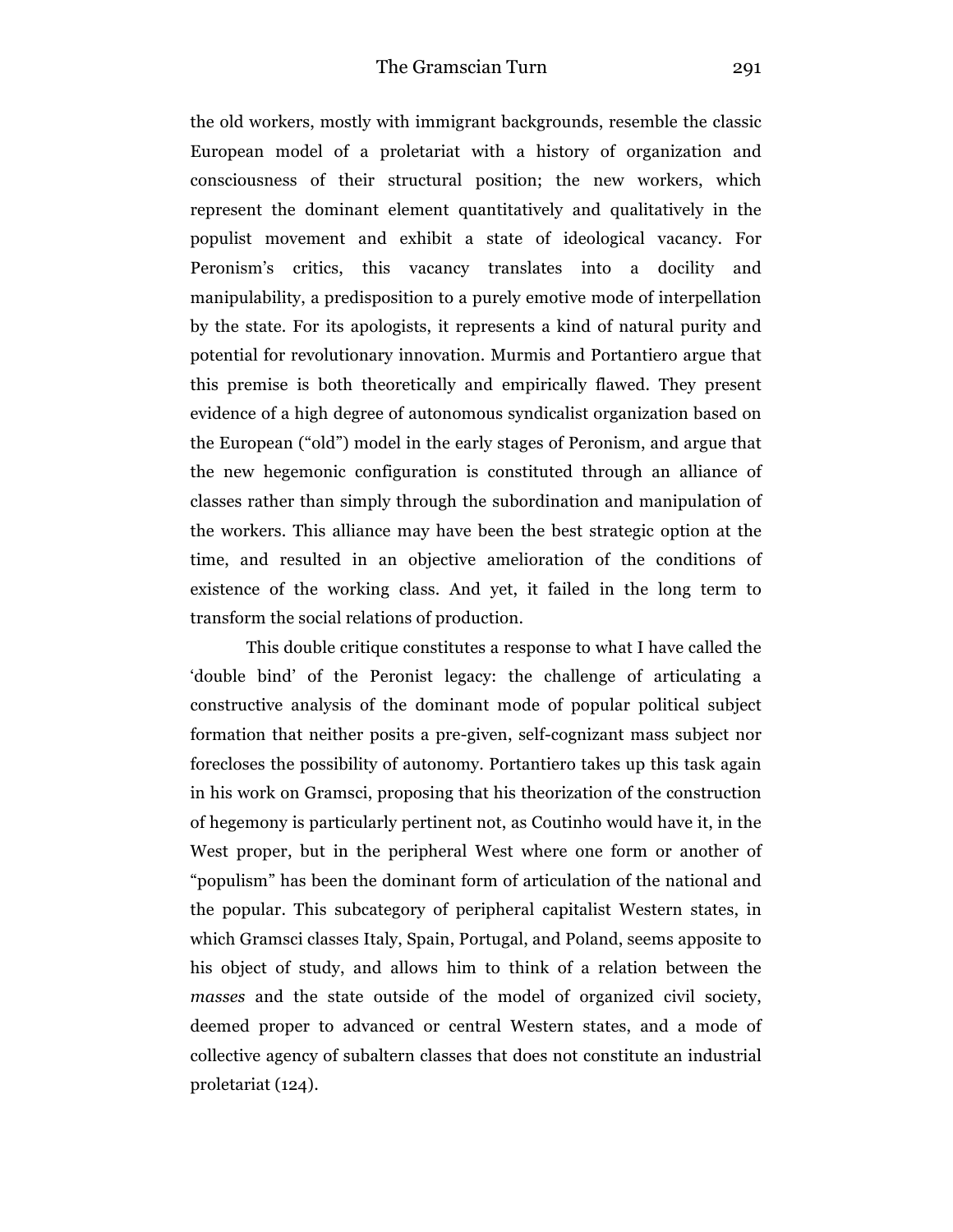The structures of mediation between society and the state that Portantiero identifies as proper to peripheral countries and exemplified in the populist movements that emerged in the 1930s continued to organize the primary force of resistance against and constitutive the enemy of the Argentine dictatorship. In *Los usos de Gramsci*, his main interlocutors are once again the critics of populism who adhere to the standard claim that in Peronism and parallel movements throughout the continent (v*arguismo*, c*ardenismo*) the "people" are passive and infantilized, deceived and manipulated by cunning elites.<sup>12</sup> But in the texts written with Murmis, the refutation of this claim maintains one of its central premises—that only a class with a history of syndicalist organization can possess any degree of autonomy and that consciousness must be preceded by proletarianization on the classic, European model. They aim to demonstrate that the Peronist workers did in fact draw on such a history and that the unions maintained a high level of autonomous participation in the early stages of the regime. For Portantiero and Murmis, this syndicalism is what distinguishes Peronism from other instances of "populism," and leads the authors to question the suitability of this designation. In *Los usos de Gramsci*, this emphasis on syndicalism is absent, and Portantiero's reexamination of the category of "populism," which he now unhesitatingly applies to the Argentine experience, is articulated as a critique of the assumption that political subjecthood is produced necessarily and exclusively by economic conditions. In practice this refers to those conditions that accompanied the development of class struggle in Europe, precluding the development of popular consciousness beyond the dominant capitalist countries. .13

Portantiero maintains the Marxian schema of civil society as base

<sup>12</sup> Cf. Q13 §18: "Alcuni aspetti teorici e pratici dell' 'economismo'." Portantiero's argument largely anticipates Ernesto Laclau's. Portantiero, unlike Laclau however, does not posit populism as constitutive of the political as such, but maintains its specificity to "peripheral" societies.

<sup>13</sup> "La historia de la emergencia de las clases populares no puede ser asimilada con el desarrollo de grupos económicos que gradualmente se van constituyendo socialmente hasta lograr coronar esa presencia en el campo de la política como fuerzas autónomas. Su constitución como sujeto social está moldeada por la ideología y por la política desde un comienzo: cuando aparecen en la escena lo hacen de la mano de grandes movimientos populares y su emergencia coincide con desequilibrios profundos en toda la sociedad, con crisis del estado" (128).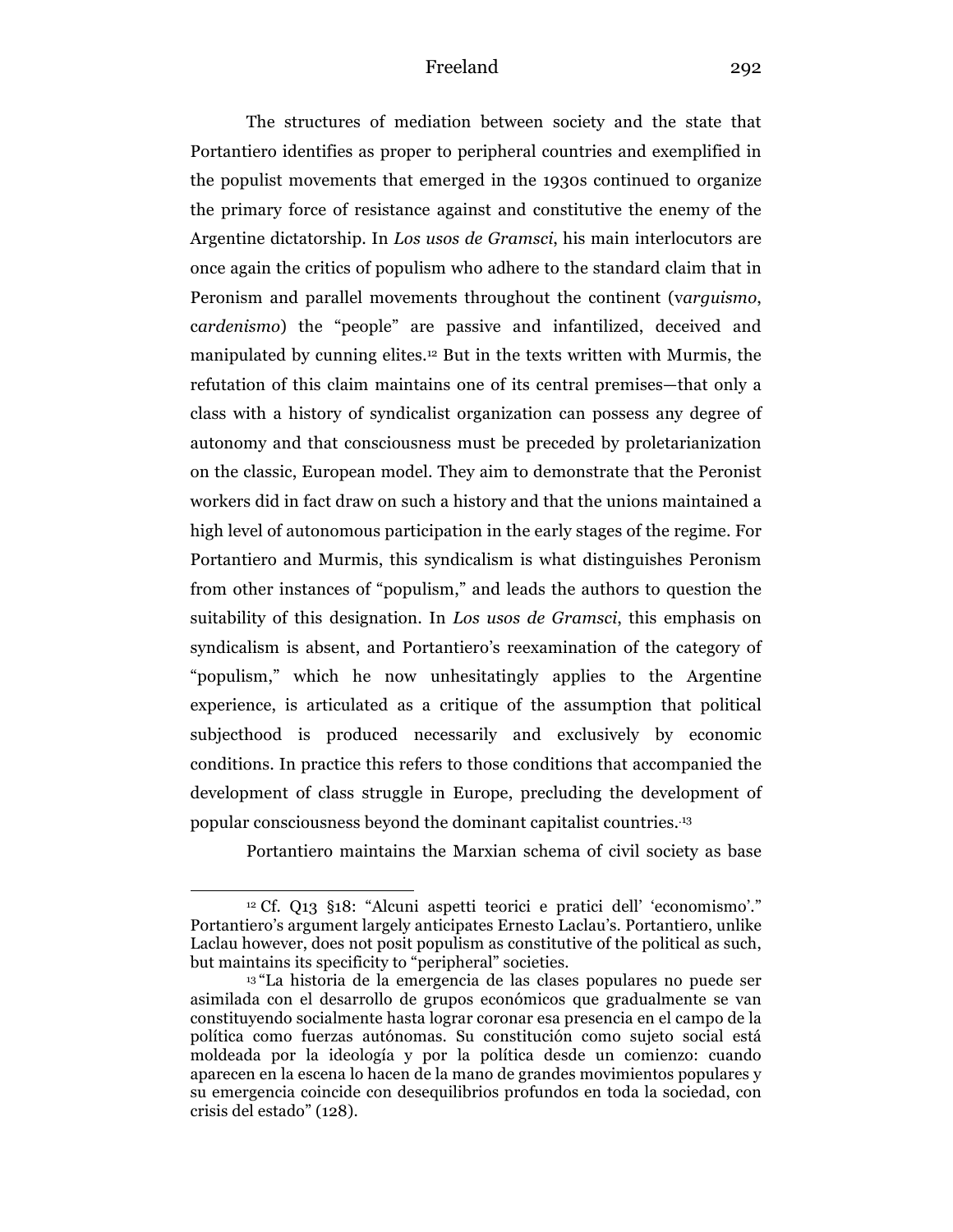and state as superstructure to critique a deterministic "socio-centrism" rather than the Gramscian model in which civil society is subsumed under the superstructure. <sup>14</sup> Consequently, the critique of the base-superstructure model corresponds to a critique of the state/society opposition:

Si la propuesta gramsciana puede significar un avance, lo es—sobre todo y en principio—por las *impasses* que el sustancialismo dualista de las esferas "separadas" y "preexistentes" plantea para el desarrollo de una teoría de la política, tal como el caso del marxismo estructuralista francés lo ha demostrado patéticamente, algo más de una década atrás. (1988: 108)

In this way he turns to a more familiar polemical discourse against the canonical Marx but also, and more immediately, against a certain reading of Althusserian determinism. Portantiero shares this position with Coutinho and mobilizes it against a new dichotomy, which is ultimately reified in Coutinho.

Portantiero agrees with Aricó about locating Gramsci's utility for the Latin American left in the notion of the historical productivity of superstructural elements. Yet while Aricó saw the capacity for selfconstitution of such a subject as limited to Latin America, Portantiero stresses the emergence of a popular collective political subject despite the predominance of the state in the formulation of hegemonic national projects. Via Gramsci, Coutinho seeks to redeem a plurality of extra-state social actors loosely articulated in terms of interests or ideological orientation but unified through a concept of civil society that posits an intrinsic value in such an articulation. The identification of socialism and democracy is thus achieved through the positing of a pluralistic popular subject with the power to resist and, to an extent, determine the operations of the state. In Aricó and Portantiero, the popular subject of democracy is constituted not against but *through* the superstructural apparatus of the state (or the vanguard organization as emergent state), tending toward an

<sup>14</sup> "En realidad—y esto lo planteó claramente Gramsci—, la distinción entre sociedad civil y sociedad política (o entre "base" como *dato* y "superestructura" como *reflejo*) jamás fue orgánica, sino meramente analítica: la ideología y la práctica burguesas tendían a imaginar esa disociación, pero la penetración de lo político-estatal en lo económico-social siempre había existido, aunque en el estado liberal restringido ello resultaba menos visible empíricamente." (1988: 108)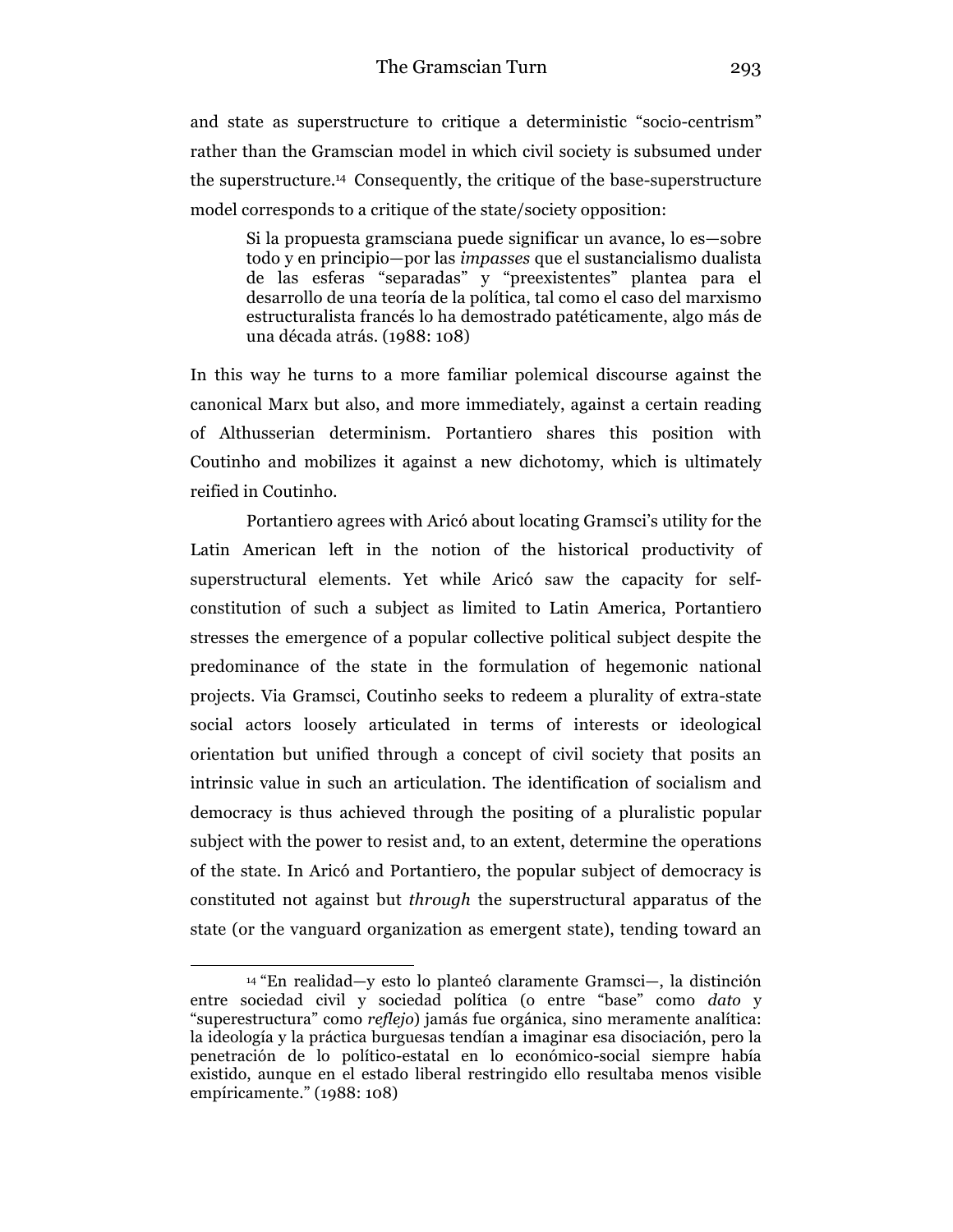vindication of the agency of a class that came into political existence through populist mobilization. What I am interested in highlighting here as a symptomatic commonality despite the important differences in the texts that make up this necessarily limited but representative corpus is the impulse to locate a stable democratic subject in the particular historical modes of organization proper to the region. It is a critique meant to dismiss neither the value nor the singularity of its textual objects, but to signal a broader discursive tendency that perhaps obstructs the work of the continuous reconstitution that democratic thinking requires.

### *3. The Masses as Epistemic Object of Democracy*

Zavaleta credits Gramsci with the central concept of the "social optimum" in his later work—the degree of coordination between the state and civil society, "the relational quality of a society" (*Lo nacional-popular* 104)—which he derives from Gramsci's military metaphor in which the state is but a "forward trench" of a superstructural field constituted by the institutions of civil society. My discussion of the "social optimum" in Zavaleta follows two related considerations that recur in several of his texts: the first is his critique or qualification of the dichotomy of Eastern and Western states that frames Gramsci's presentation of the state-society relation in notebook 7 §16. The second is what Zavaleta calls the epistemological (*gnoseológico*) function of this relation, which is the operation of liberal democracy.

In "El Estado en América Latina," Zavaleta argues against both instrumentalist and structuralist theories of the state, that the state must be understood as an autonomous, volitional subject. Autonomous by definition, according to a usage of the term which properly designates a modern form, its precapitalist counterpart is merely a fraction of "civil society" (which he does not restrict to any historical period, but here seems to use to designate the social in a broad sense) that has not yet constructed itself as a general class and is separate from any particular social group. It is volitional in that as a *synthesis* (as Lenin claimed) of civil society, the state is not a mere product or reflection, but a selective and deliberate construction out of the elements of the larger superstructure, which is then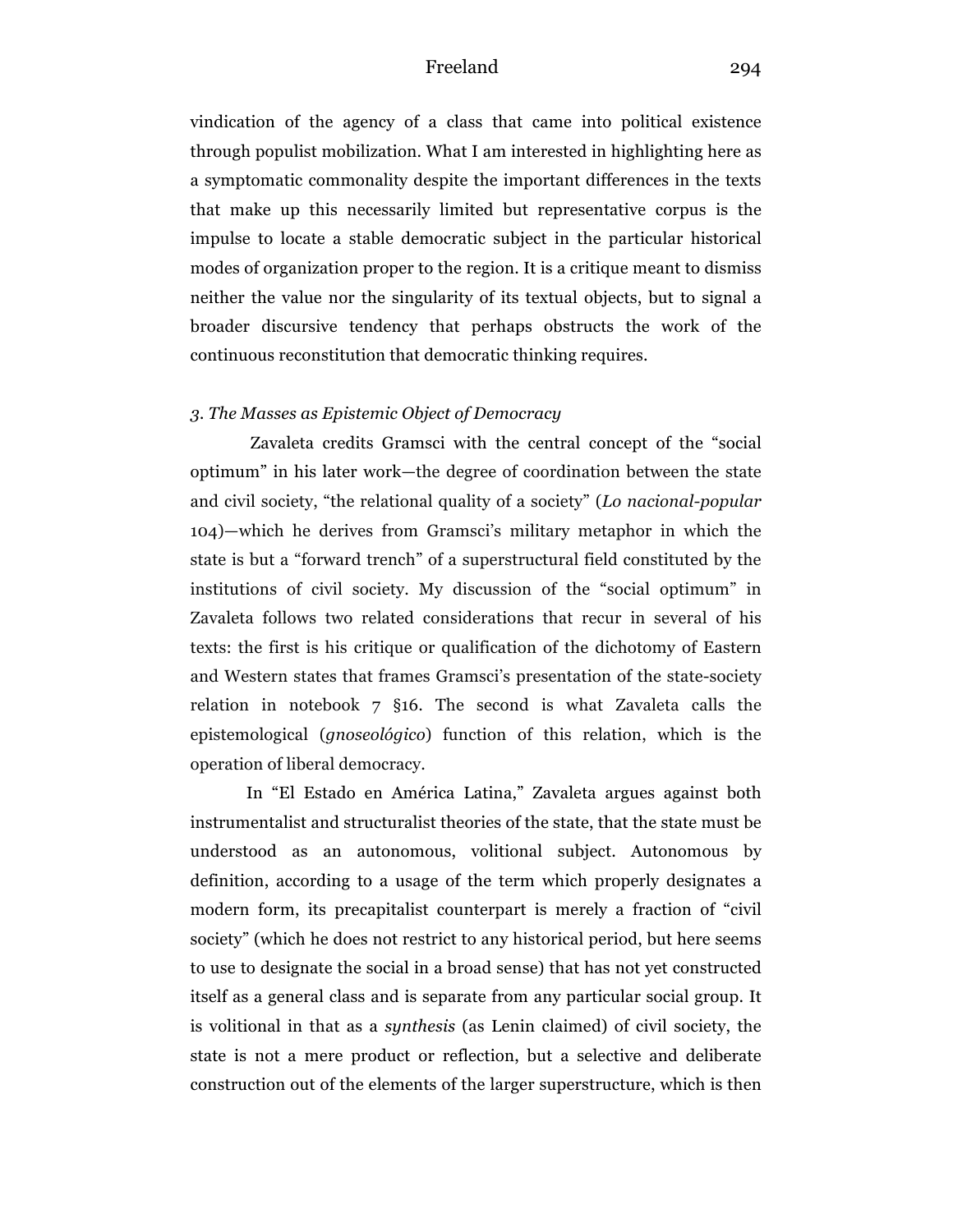projected back onto society. The superstructural social text—which is not ontologically separable from the economic structure, but merely distinguished from it as a methodological necessity for social-scientific analysis—on the other hand, necessarily lacks this unified or unifying volitional center, and gathers heterogeneous and conflicting elements, contingent products of a particular history. This imbrication of inherited and emerging forms is similar to Raymond Williams' model, but diverges from because temporal heterogeneity is not organized into a predetermined, progressive sequence. Elements extraneous to the capitalist order are not mere residues on their way out but integral and active components that combine with new historical forms to produce unforeseeable results. The articulation of the state and civil society—neither mechanistically determined nor directly governed by a seamless dominant superstructural organization—is therefore a complex and crucial factor in the analysis of a given social order and the elaboration of a strategy for its transformation. It is here that Zavaleta turns to Gramsci. In reference to the passage in notebook 7 §16, he underscores the value of Gramsci's theoretical construction of this relation, but questions the explicit spatial distribution and implicit temporal ordering of the types of states determined by it.

That the terms *oriente* and *ocidente* are inadequate labels for a generalizable taxonomy of state forms by the 1980s should go without saying, and here Zavaleta skips the deliberation as to where to place which Latin American states according to this schema that is almost ubiquitous in Latin Americanist discussions of Gramsci.15 Rather than problematizing the category of *oriente*, Zavaleta focusses on the descriptor *gelatinosa*, specifically in its connection to the *primordial* or the *primitive* (*primordiale*; *primitiva*, rather than *primordial*, in the Spanish translation that Zavaleta cites, as in Coutinho's Portuguese). In addition to Gramsci's term *gelatinous* in reference to a civil society that lacks the institutional organization applicable to precapitalist (and, therefore, prenational and

<sup>15</sup> In *Lo nacional-popular*, he writes, "Se ha dicho que acá Gramsci utiliza el término Oriente en un sentido metafórico, lo cual, en todo caso, sería una metáfora con nombre y apellido. En realidad es un exceso culturalista suponer que el capitalismo ocurre en Europa porque es occidental" (51).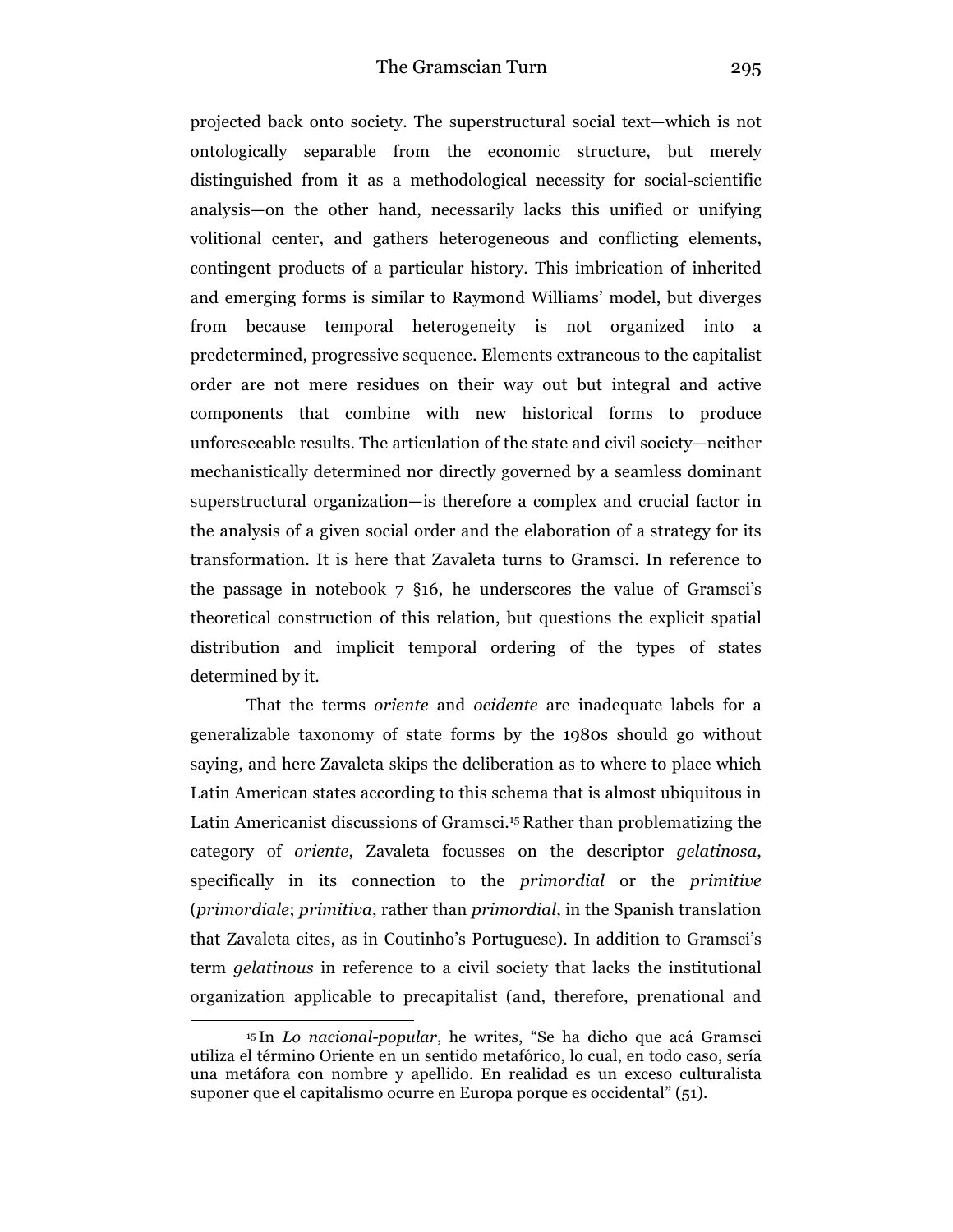prestatist, in the strictest sense in Zavaleta's—and Gramsci's—conception of the state), Zavaleta adds one that applies exclusively and necessarily to capitalist societies.16 In this sense, the gelatinousis is not opposed to the articulated, structured organs of "Western" civil society, but rather to the ossified constitutive moment of traditional societies, that is, with peripheral, dependent capitalist states.

This is not a simple inversion of terms, nor would it constitute, even if it were, any kind of challenge to an orientalist discourse, in which the representation of traditional societies as fixed, ossified, is perhaps even more familiar than that of a primordial or "primitive" disorder. Rather, Zavaleta's qualification constitutes an extrication of Gramsci's conceptual innovation from a linear world-historical teleology that happens to be Eurocentric. This move is consistent with the spirit of Gramsci's own rigorous historicism and anti-dogmatism, a methodological principle that is inevitably applied imperfectly (an inevitability to which Zavaleta, incidentally, is no more immune). There is no more a necessary historical progression from fixity to fluidity and mobility than, as Gramsci's language implies, from primordial chaos to order. Rather, a contingent incidence of historical conditions may give rise to an intersubjectivity capable of selforganization. From the critique of the ordering of categories that define this "optimum" a modification of the concept itself necessarily follows. That concept can no longer be thought of as something attained once and for all, or even progressively approximated, as the ultimate expression or destiny of capitalist development: "Es verdad que ésta, la del óptimo, es una metáfora, que la realidad no produce más que aproximaciones hacia ella. En cualquier forma, incluso si existe, no existe para siempre y es algo que se obtiene y se pierde" (*Lo nacional-popular* 52).

In *Lo nacional-popular*, Zavaleta argues that precapitalist or "backward" societies should be considered more rather than less complex

<sup>16</sup> "Hay formas de lo gelatinoso. Gelatinosa, por ejemplo, es una sociedad incapaz de producir opinión pública, y lo es sin duda aquella en que no se dan las condiciones para producir formas racional-comprobables del poder. El capitalismo organizado produce sin excepción formas modernas de sociedad gelatinosa. En el caso de ciertos países como Perú y Bolivia, el verdadero problema no está en la gelatinosidad de lo social, sino en su osificación: la sociedad sigue sometida a la profundidad de su momento constitutivo" (348).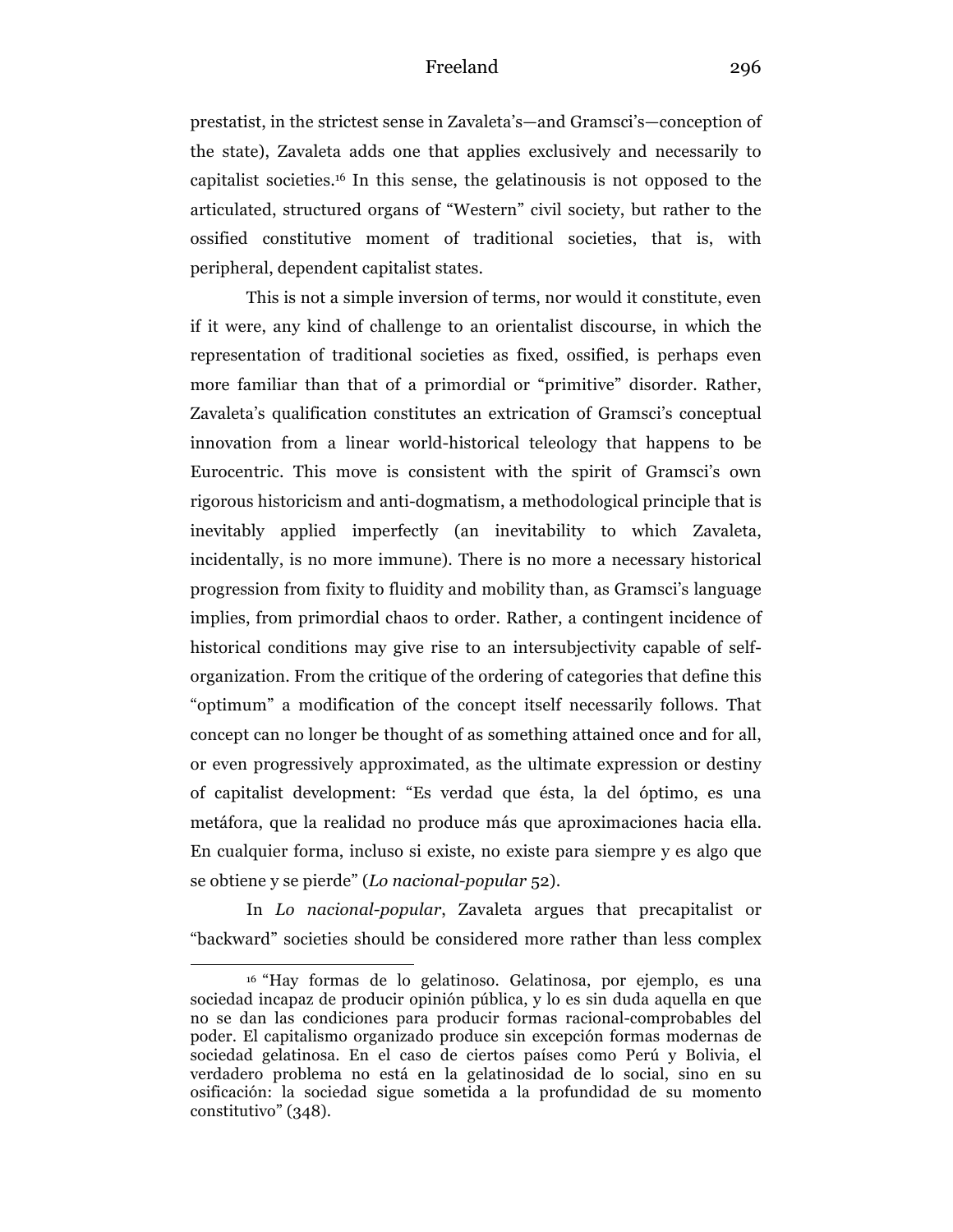than capitalist ones.<sup>17</sup>As with the category of the "gelatinous," this move implies a redefinition of what is meant by complexity (namely, heterogeneity, even *dis*articulation rather than articulation that produces a certain totalization and homogenization). It also indicates that an opposition based on the notion of the complex organizational structure of capitalist societies tends to erroneously presuppose an undifferentiated, homogeneous social mass as the negation of organizational complexity that precedes the capitalist nation-state.

This qualification leads Zavaleta to theorize the bidirectional mechanism through which this relation (between the volitional unity of the state and the heterogeneity or mobility of the social base) is established in terms of *legibility*:

Es claro con todo que, por lo mismo que el Estado debe adaptarse en el capitalismo a una base perpetuamente móvil, debe también actuar por medio de métodos de lectura de la sociedad o métodos de conocimiento social como la democracia política considerada en esta acepción. El *sistema de trincheras* no es así sino el conjunto de mediaciones, estructuras y soportes mediante los cuales existe la sociedad civil ante el Estado y el Estado político ante la sociedad civil, o sea aquella fase intermedia sin la cual la voluntad consciente de la política o irresistibilidad (el Estado) y la sociedad (o sea el espacio de ofrecimiento de las circunstancias a la voluntad política o el de recibimiento de ella) no se pueden conocer una a la otra. (Lo *nacional-popular* 49–50)

Societies are 'legible' insofar as they have been simplified by industrialization. This legibility, in turn, facilitates the hegemonic organization of civil society by the state. The instrument through which this mechanism operates is called representative democracy. Democracy in this sense is not a concession obtained through passive revolution—as Coutinho

<sup>17</sup> "Se puede sin duda considerar como algo inmediatamente falso el que se piense en una sociedad capitalista como algo más complejo, de hecho, que una sociedad precapitalista. Es cierto que el capitalismo multiplica el tiempo social, pero no lo es menos que torna homogénea (estandarizada) a la sociedad. Al fin y al cabo, las clases nacionales, la propia nación, las grandes unidades sociales relativamente uniformes son propias del capitalismo y, en este sentido, cualquier sociedad atrasada es más abigarrada y compleja que una sociedad capitalista" (*Lo nacional-popular* 50). This opposition is complicated here through the proximity of the concepts of heterogeneity and mobility, and more explicitly in Zavaleta's "Las masas en noviembre." For more on this, see my introduction to *The National-Popular in Bolivia*, forthcoming with Seagull Books.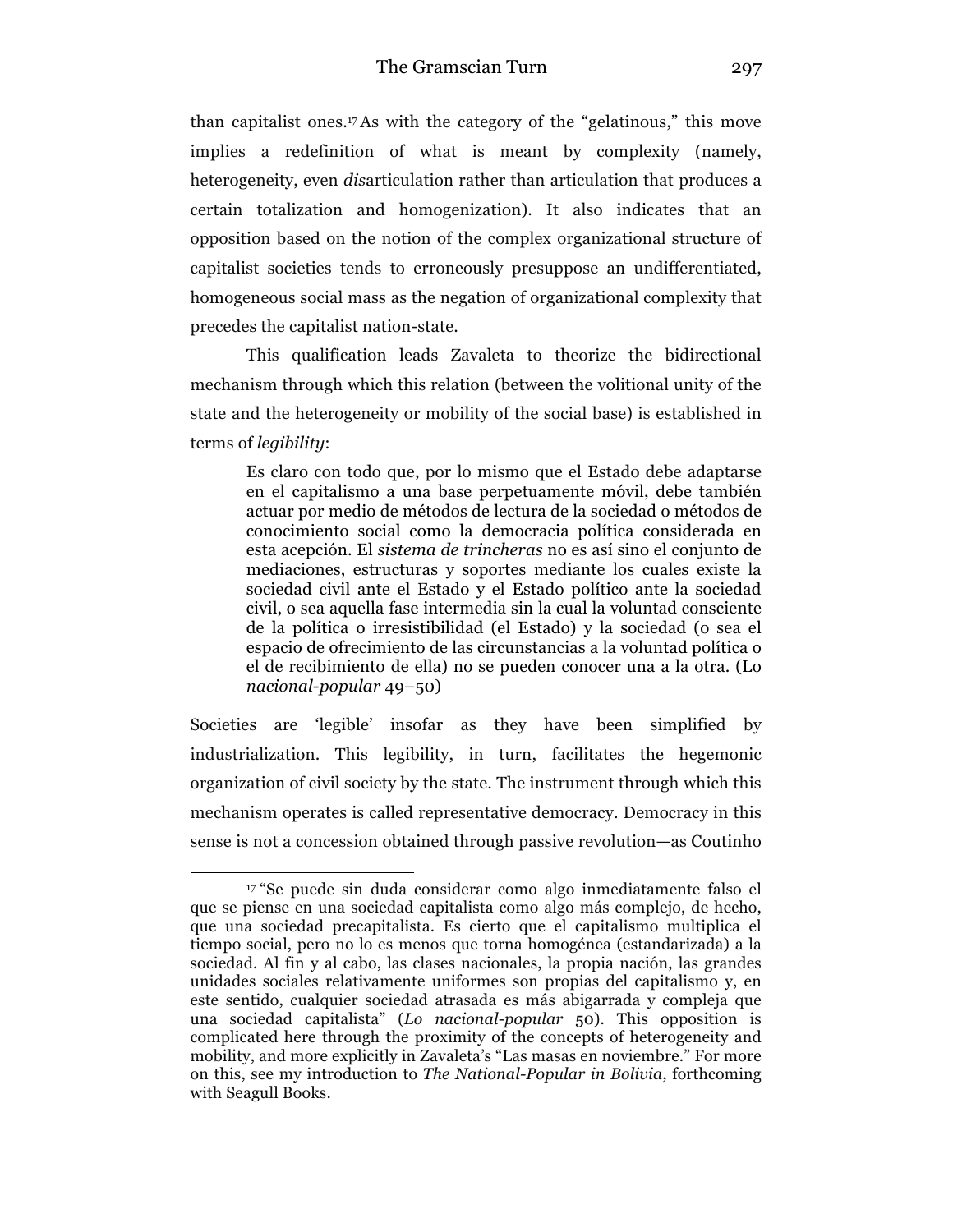would claim (1987: 106–107)—nor a collective subjectivity constructed thanks to the dialectical constitution of the people and the state as construed in the populist tradition. It is, rather, a barometer, a "method of reading" used to maintain an "optimum" that maximizes the efficacy of the state in the broad sense. Zavaleta develops this epistemological concept of democracy in "Cuatro conceptos de la democracia," where he argues that representative democracy performs the same function as the "quantitative techniques" of the social sciences, but far more powerfully.18

The concept of democracy opposed to this "gnoseological" function in the service of bourgeois dictatorship is, in the simplest terms, the selfdetermination of the masses. The problem that remains is: what is meant by this and how it is to be achieved?19 It's obvious that we cannot dispense with representative democracy, and Zavaleta makes this point explicitly ("Cuatro conceptos" 127). Our task is to combat the self-perfecting mechanisms of the capitalist state from within a liberal democratic society.

I conclude by offering two different moments in Zavaleta's thinking in which he grapples with this question.

The opening paragraph of "Cuatro conceptos" is repeated in the beginning of the second chapter of *Lo nacional-popular*, but its sense is

<sup>18</sup> "Las técnicas cuantitativas pueden revelar las modificaciones del modo de producción, pero sólo en el rango de la prognosis, como verosimilitudes medias o, en todo caso, como certeza ex post. La política, en cambio, o sea la democracia, que aquí tiene un significado idéntico en absoluto, retiene de inmediato las palpitaciones de los sitios de la sociedad; los mediadores convierten esas contracciones en materia estatal. Para decirlo de otra manera, la democracia oye el ruido del corpus social.

Está claro a dónde llegamos en este tercer sentido o índole de lo democrático o, al menos, a dónde queríamos llegar. Aquí la democracia se insinúa como un acto del Estado. Entonces la conciencia del Estado civil, en esta fase gnoseológica, es sólo el objeto de la democracia, pero el sujeto democrático (es un decir) es la clase dominante, o sea su personificación en el Estado racional, que es el burócrata. La democracia funciona por consiguiente como una astucia de la dictadura; es el momento no democrático de la democracia. Sólo un ciego puede no ver esta valencia del concepto." (132)

<sup>19</sup> It should be noted that Zavaleta proposes partial answers to these questions: (1) self-knowledge is a condition and an aspect of selfdetermination, and (2) knowledge in "illegible" or "unquantifiable" societies is produced through the new forms of intersubjectivity that arise in moments of general crisis (see "Las masas en noviembre"). This knowledge-in-crisis, however, is not—and cannot be—constructed as a positive concept opposed to the epistemic regime of capitalism, and should not be taken as an "alternative" that obviates the need to work through the problem totalization.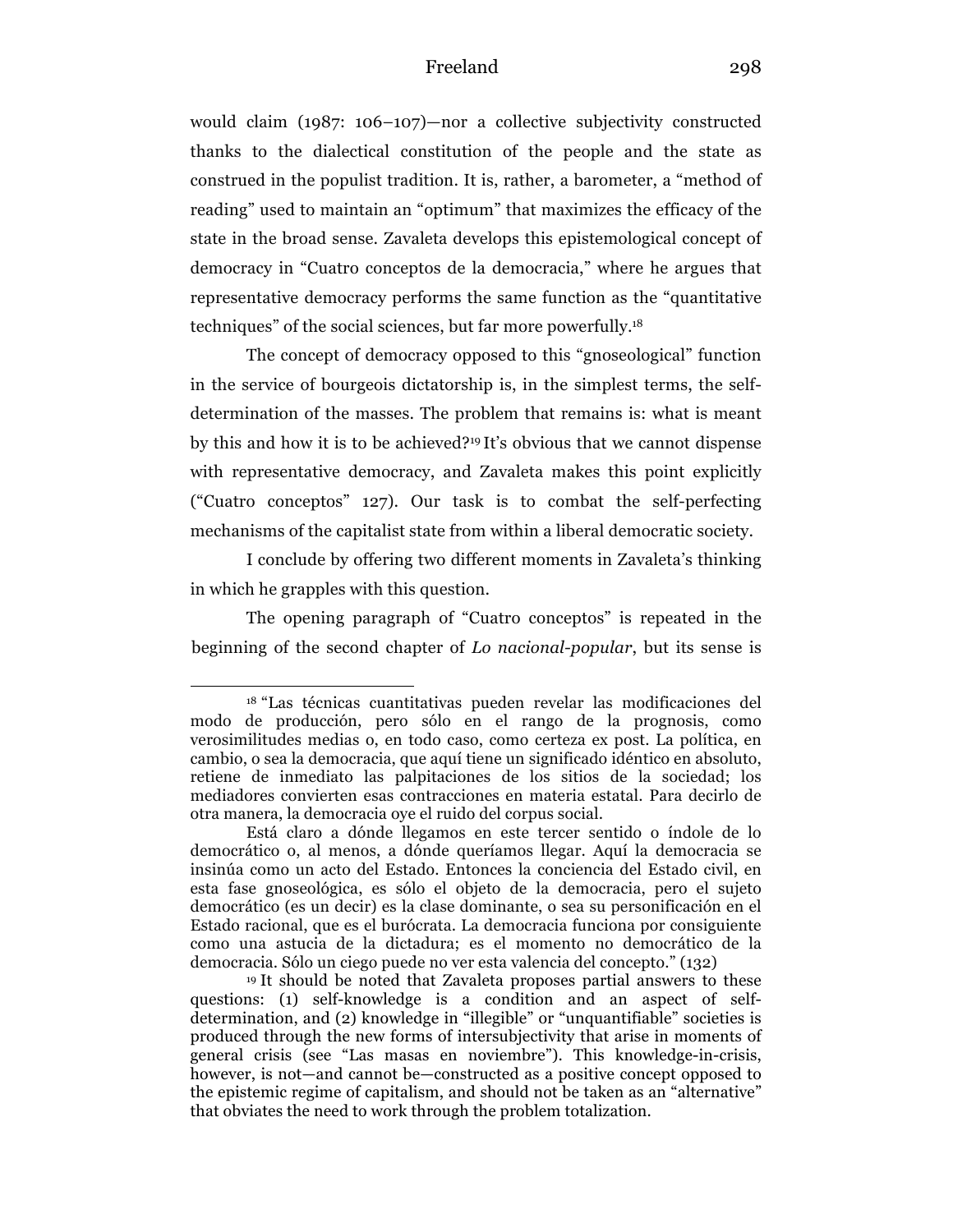altered by what follows. ("Cuatro conceptos" (1981) was probably written first, as *Lo-nacional popular* was unfinished at the time of Zavaleta's death in 1983, but we can't be sure of this.) Here are the two passages:

En el desconcierto absoluto o malestar cósmico que produce la multiplicación de los objetos del mundo, los hombres están solos en medio de las cosas que se amplían sin cesar. ¿No es verdad acaso que esto es ya la soledad de la época, la falacia general de su identidad y, en fin, lo que podemos llamar la segunda pérdida del yo?

El conjunto de estos acontecimientos ontológicos desemboca en la cuestión de la democracia, que es la medida de la presencia del hombre, como una entidad activa frente a la vida, en una época cuya señal de esencia es su totalización. ("Cuatro conceptos" 121)

En el desconcierto absoluto o malestar que produce la multiplicación de los objetos del mundo, los hombres están solos en medio de las cosas que se amplían sin cesar. ¿No es verdad acaso que esto es ya la soledad de la época, la falacia general de su identidad y, en fin, lo que podemos llamar la segunda pérdida del yo?

La época es cuantiosa y es como si huyera de nosotros, como si significara siempre algo distinto de sí misma, perdida en el número enorme de sus acontecimientos invisibles. No obstante, a pesar de estar abrumando a los hombres de continuo, tiene una suerte de flanco de fracaso en medio de esta suerte de asedio infinito y consiste en que puede ser conocida. (*Lo nacional-popular*  75)

In "Cuatro conceptos," there is a direct opposition between the subject of democracy that asserts itself as an "active entity" before the ontological fact of totalization. Throughout the essay this opposition is maintained: democratic practice entails a challenge to the mode of knowledge that measures, quantifies, and affirms the real. Indeed, it entails a resistance to this order itself. The possibility of rupture lies in the ineradicable heterogeneity of the social ground and the contingency of historical events. In *Lo nacional-popular*, this mode of knowledge—and the corresponding order of existence that produces it—is a pharmakon: at once the condition of our subjection and of our subject formation. In this case, the intellectual labor of the "social sciences" and of philosophical thought, from which Zavaleta's own texts cannot be rigorously separated, is both complicit with the logic of totalization and necessary for its critique. The question as to whether or not another mode of knowledge is possible is left open to us.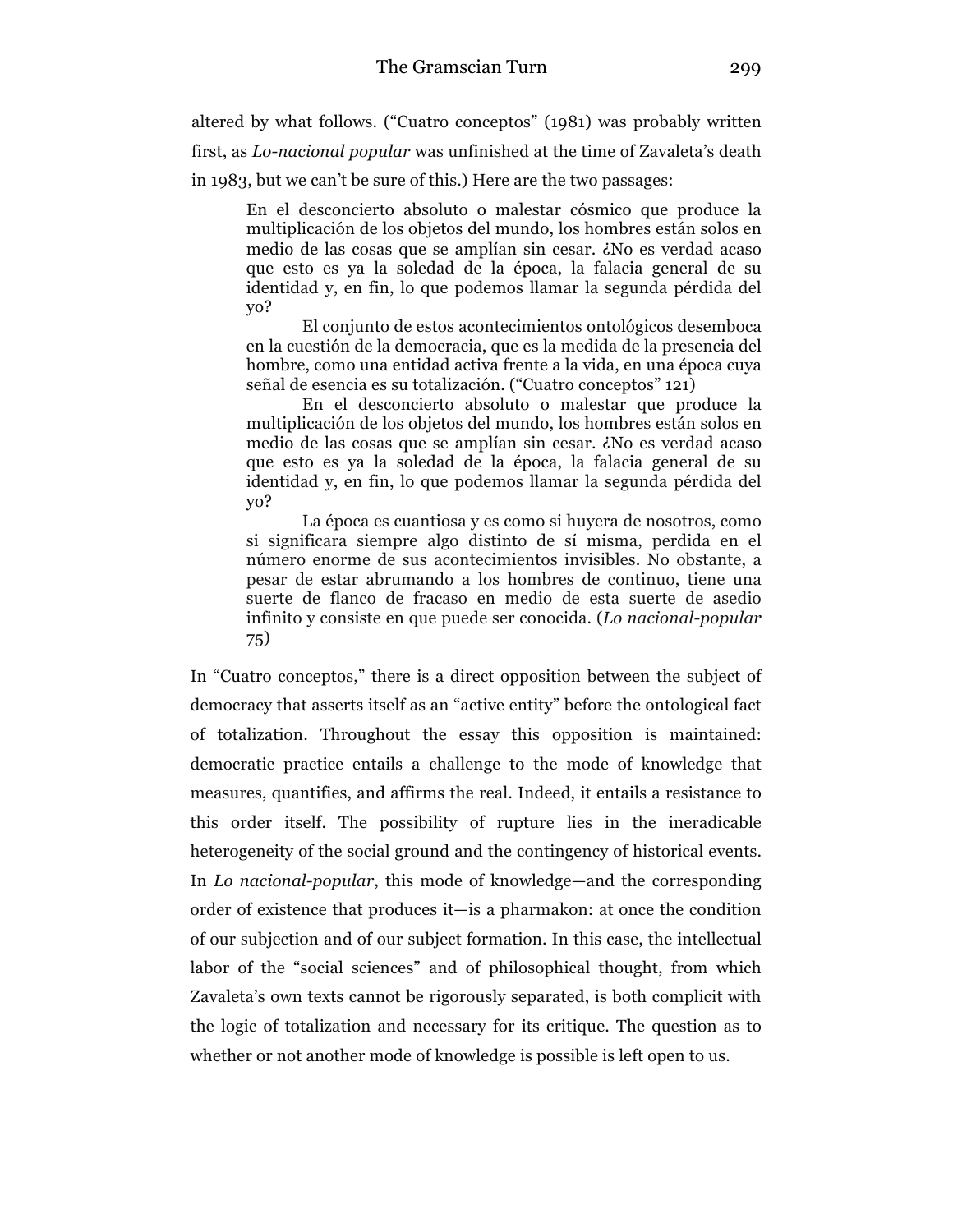#### **Works Cited**

- Aricó, José. *La cola del diablo. Itinerario de Gramsci en América Latina*. Buenos Aires: Puntosur, 1988.
- ---. *Marx y América Latina*. México: Alianza, 1982.
- Burgos, Raúl. "The Gramscian Intervention in the Theoretical and Political Production of the Latin American Left." *Latin American Perspectives*, Vol. 29, No. 1. (2002): 9-37.
- ---. *Los Gramscianos argentinos: cultura y política en la experiencia de "Pasado y Presente."* Buenos Aires: Siglo XXI, 2004.
- Cohen, Jean and Andrew Arato. *Civil Society and Political Theory*. Cambridge: MIT Press, 1992.
- Coutinho, Carlos Nelson. *A democracia como valor universal: Notas sobre a questão democrática no Brasil*. São Paulo: Editora Ciências Humanas, 1980.
- ---. *A dualidade de poderes: introducão à teoria marxista de estado e revolucão*. São Paulo: Brasiliense, 1985.
- ---. "As categorias de Gramsci e a realidade brasileira." In *Gramsci e a América Latina.* Eds. Carlos Nelson Coutinho and Marco Aurélio Nogueira. Rio de Janeiro: Paz e Terra, 1987.
- ---. "Brasil y Gramsci: Variadas lecturas de un pensamiento." *Nueva Sociedad*. No. 115. 1991. 104–113.
- ---. *Contra a corrente: Ensaios sobre democracia e socialismo.* São Paulo: Cortez, 2000.
- ---. *Gramsci: um estudo sobre seu pensamento político*. Rio: Editora Campus, 1989.
- Debray, Régis. "Problems of Revolutionary Strategy in Latin America." *New Left Review*. 45 (September–October 1967).
- Freyre, Gilberto. *Conferencias na Europa*. Rio de Janeiro: Ministerio da Educação e Saude, 1938.
- Gramsci, Antonio. *Prison Notebooks.* Trans. Joseph A. Buttigieg. Vol. 3. New York: Columbia UP, 2007.
- ---. *Quaderni del carcere.* International Gramsci Society. Web. 30 April